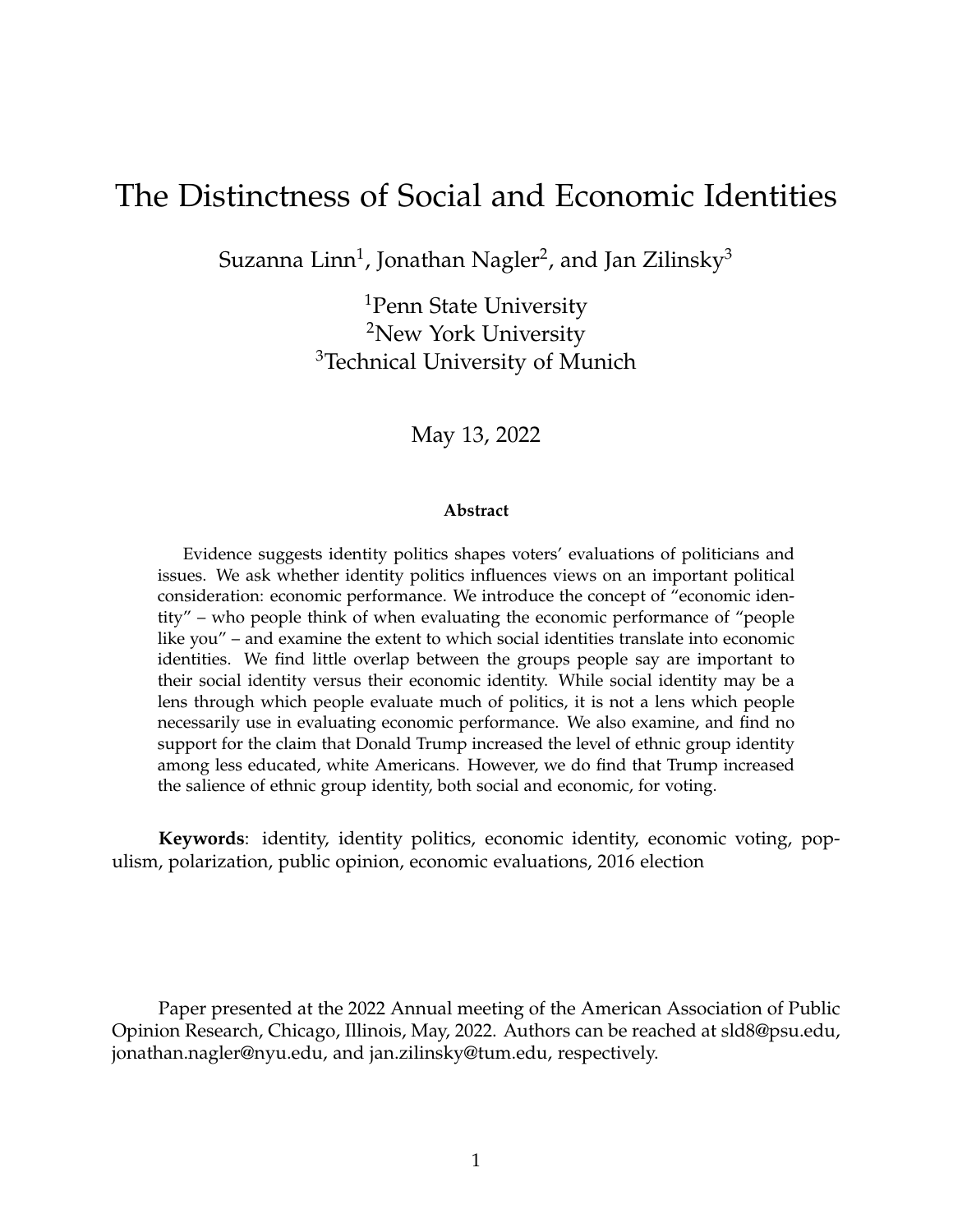Interest in the interaction of politics and social identity – "that part of an individual's self-concept which derives from his knowledge of his membership of a social group (or groups) together with the emotional significance attached to that membership" [\(Tajfel,](#page-12-0) [1974,](#page-12-0) 69) – has ballooned with the rise in political polarization and the entrance of Donald Trump on the political scene. Social identity has been linked to issue positions [\(Shayo,](#page-12-1) [2009\)](#page-12-1), candidate evaluations [\(Achen and Bartels,](#page-12-2) [2016\)](#page-12-2), political participation [\(Fowler and Kam,](#page-12-3) [2007;](#page-12-3) [Huddy, Mason and Aarøe,](#page-12-4) [2015\)](#page-12-4), party identification [\(Campbell et al.,](#page-12-5) [1960\)](#page-12-5), and vote choice [\(Sides, Tesler and Vavreck,](#page-12-6) [2019\)](#page-12-6). Perhaps most provocatively, [Mason](#page-12-7) [\(2018\)](#page-12-7) has argued that social identities increasingly overlap with each other and with party identification, contributing to the political polarization so heightened in the current political environment by making it more likely that people view politics from an "us" versus "them" perspective.

If social identity serves as the basis for evaluating politics, we might expect that social identities provide the lens through which people evaluate economic performance. Indeed, drawing on evidence that individuals cite group economic outcomes when asked what they like about the political parties, [Huddy](#page-12-8) [\(2018,](#page-12-8) 8) suggests that people are "likely to judge politics based on their group's relative [economic] outcomes," and that this may be "be especially true for those who hold a strong group identity." Further, [Sides, Tesler and Vavreck](#page-12-9) [\(2016,](#page-12-9) 52) claim that the link between social identity and economic evaluations was particularly strong in the 2016 election. They contend that Donald Trump's campaign rhetoric – that less educated, working class, white voters were being left behind by establishment politicians – led social identities grounded in ethnicity to be "more potent predictors of their opinions about the economy [in 2016]."

In this note, we develop a measure of *economic identity* analogous to social identity by asking what group people see themselves a part of when they think of how the economy is doing for *people like them*. Using this measure, we examine the extent to which social and economic identities overlap in recent elections and consider whether that overlap increased with Donald Trump's rise on the political stage. We focus on a highly salient social identity, ethnicity [\(Jardina,](#page-12-10) [2020;](#page-12-10) [White and Laird,](#page-12-11) [2020\)](#page-12-11), and we consider a social identity more obviously linked to economic identity: career. Finally, we assess whether Trump increased the proportion of adults who emphasized ethnicity as part of their social identity, and compare the role of social and economic identity in Trump's electoral performance.

The extent of overlap between economic and social identities has important implications. If more and more identities overlap, there is a danger that individuals adopt a myopic and mono-dimensional view of politics. In addition, significant overlap could contribute to political polarization, fortifying Mason:2018 claim. The implications for democratic accountability would also be troubling. If people see themselves in economic conflict with other social groups and evaluate economic outcomes myopically based on siloed social groups, politicians would have incentives to pursue something closer to clientelism than sound economic policy.

As it turns out, social and economic identity are not synonymous. In fact, we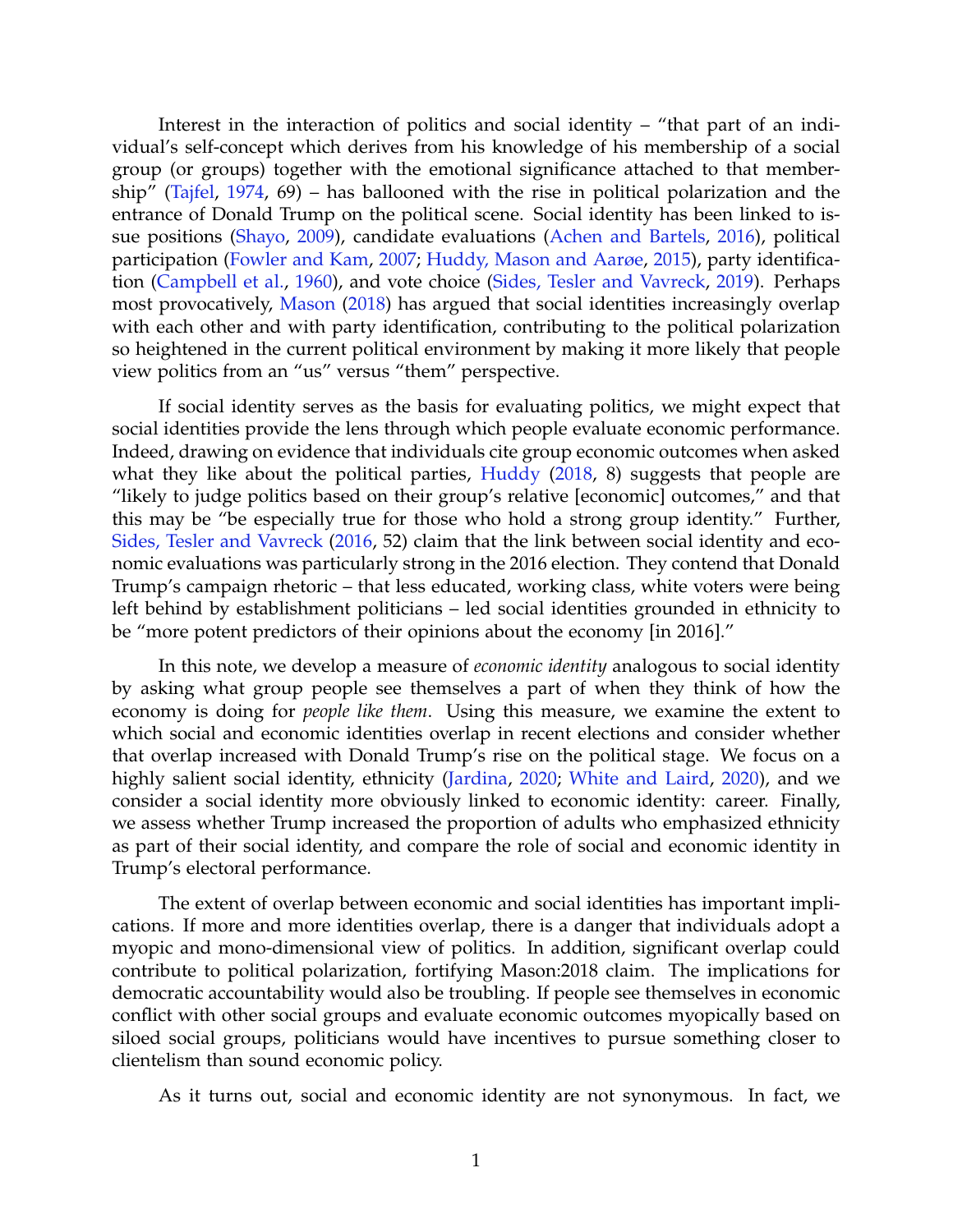show that social identity does not translate especially strongly to economic identity, even among those who say their ethnicity or career is important for their social identity. The disconnect between these two identities suggests that people are capable of evaluating political outcomes independent of their social identity and that there are cross-cutting cleavages that are overlooked by a singular focus on social identity. Thus whereas Mason's argument suggests that polarization is all but inevitable, our finding suggests that the existence of the two distinct identities could provide a counterweight to the drift toward political polarization.<sup>[1](#page-2-0)</sup>

We also show that less educated, white adults were no more likely to have adopted an ethnic social identity in 2016 than in 2012. Yet we show that social and economic identity among whites were stronger predictors of voting for Trump than Romney. This suggests that Trump did raise the salience of both identities for voting in 2016. While both identities predicted vote choice, social identity was a stronger predictor of voting Republican than was economic identity in both 2012 and 2016.

In the analysis that follows, we draw on data from nationally representative surveys conducted in 2012, 2016, 2018 and 2020 to measure social identity and economic identity.<sup>[2](#page-2-1)</sup> We then assess: (1) the extent to which particular groups are the basis for economic identity; (2) the extent to which economic and social identities overlap; (3) whether Donald Trump's appeals to less educated whites raised their level of ethnic social identity; and (4) whether Donald Trump received relatively more support than Mitt Romney in the voting booth because of voters' levels of ethnic social identity or their economic identity.

## **1 Economic Identity**

What does economic identity look like? To answer this question we first asked respondents two traditional economic performance questions. We asked how the national economy was doing, and we asked how their personal finances (i.e., "you (and the family members in your household)") were doing compared to a year ago.<sup>[3](#page-2-2)</sup>

We then asked two additional questions. First, we asked "Now thinking not of yourself (or your own family), but thinking of people like you, do you think that people like you are better off, the same, or worse off financially than they were three years ago?" The phrase "people like you" was intended to elicit an economic identity group: the set of people respondents thought about when forming economic evaluations. Second, to identify the *economic identity* of respondents, we followed the group economic evaluation

<span id="page-2-0"></span><sup>&</sup>lt;sup>1</sup>This would be contingent on the political parties offering recognizably different economic platforms, which they appear to be doing in the U.S. at this time.

<span id="page-2-1"></span><sup>&</sup>lt;sup>2</sup>Our primary analysis comes from surveys conducted by YouGov in 2016, 2018, and 2020 that were commissioned by the authors and the Center for Social Media and Politics at NYU. We also utilize data from ANES for 2012 and 2016. Information on the YouGov surveys can be found in Appendix Table A1.

<span id="page-2-2"></span><sup>&</sup>lt;sup>3</sup>Detailed question wording is given in the Appendix.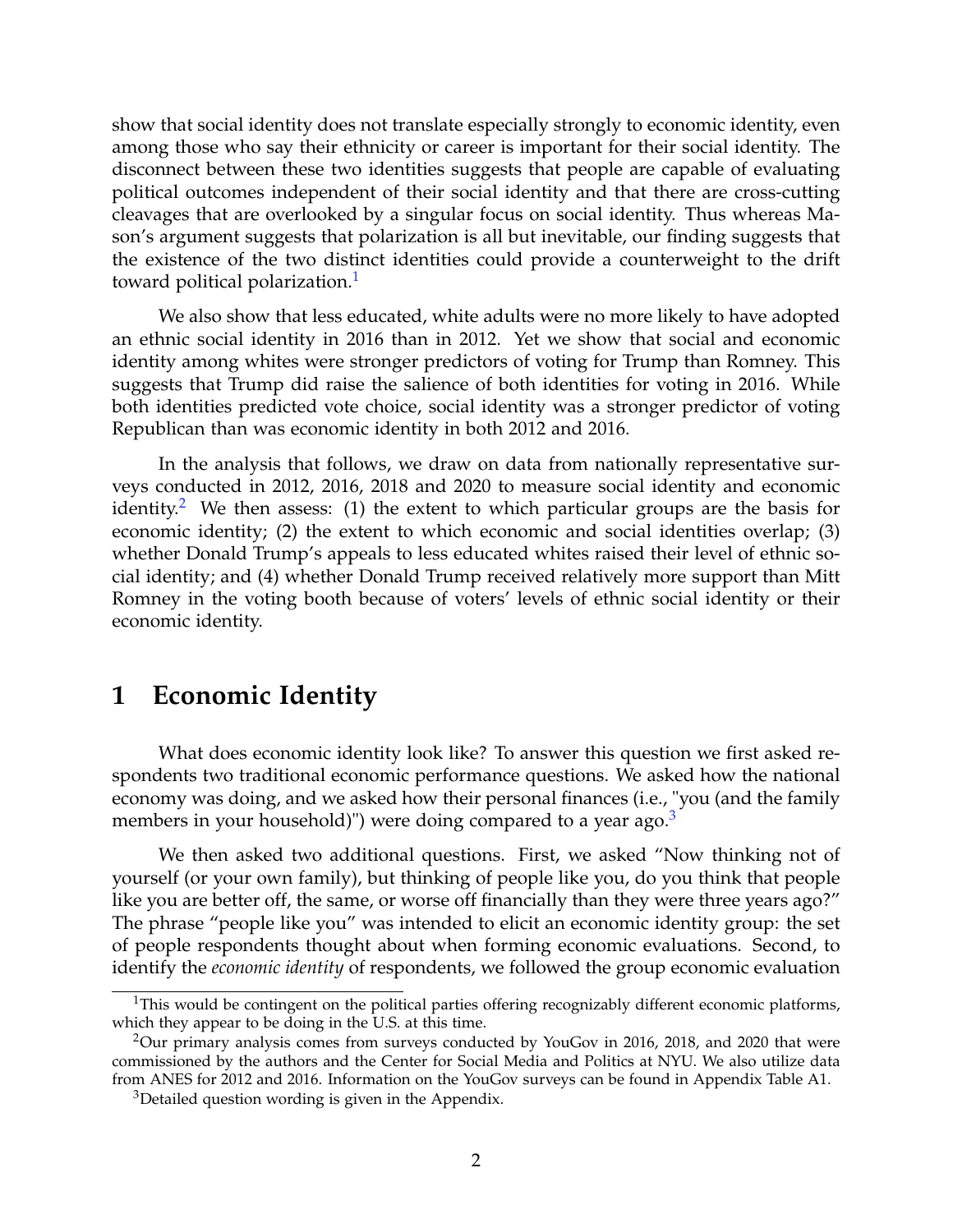question with: "When you answered the last question, what kind of people were you thinking of?" Respondents could select: 'People with similar education to you,' 'People with similar income to you,' 'People in your neighborhood,' 'People in similar jobs,' 'People in your ethnic group,' 'People in your age group."' They could rate each group's importance as 'not at all,' ' a little bit,' 'somewhat,' 'quite a bit,' or 'very much.' Because respondents could say they were thinking of all groups offered 'very much,' they could identify multiple groups as central to their economic identity. If respondents stated they were thinking of a group 'quite a bit' or 'very much', then we coded that group as being important to their economic identity.

If economic identity is meaningful, we expect many respondents would have different perceptions of how their chosen economic group is performing than how the national economy is performing. We show in Table [1](#page-3-0) that in each year over a third of respondents perceive their group's economic performance differently than national economic performance, with generally twice as many respondents saying their group did worse than the national economy than saying their group did better than the national economy. $4$  Thus, respondents do have an economic identity, they are able to distinguish between how the overall economy is doing and how members of their group are doing.

|      | Group doing<br>worse than                               | Group doing<br>same as | Group doing<br>better than |      |
|------|---------------------------------------------------------|------------------------|----------------------------|------|
|      | Year national economy national economy national economy |                        |                            | -N   |
| 2016 | 22.4                                                    | 64.8                   | 12.8                       | 2522 |
| 2018 | 25.7                                                    | 64.2                   | 10.1                       | 5285 |
| 2020 | 24.0                                                    | 64.0                   | 120                        | 3742 |

Cell entries give the weighted percentage of respondents whose distinct evaluations of national economic performance and of their group's economic performance implied that they felt that their group was doing (worse, the same as, better) than the national economy. The N indicated in the final column is the number of respondents for each year who answered both the group evaluation and national evaluation questions.

Calculations are weighted to be nationally representative by gender, age, race, and education.

<span id="page-3-0"></span>Source: NYU-CSMaP-YouGov.

Table 1: Evaluations of Group Economic Performance Relative to National Economic Performance

We next examine the extent to which respondents associate different characteristics – education, income, neighborhood, jobs, ethnicity, and age – with their economic identity. In column 1 of Table [2](#page-5-0) we show the distribution of responses for all respondents saying they were thinking of each group as an important part of their economic identity. We find respondents were more likely to name income as important to their

<span id="page-3-1"></span> $4$ The percent of respondents on the off-diagonal in each year (with their 95% confidence intervals) are: 35.2% (33.3%-37.1%), 2016; 35.8% (34.5%-37.1%), 2018; and 36.0% (34.5%-37.5%), 2020.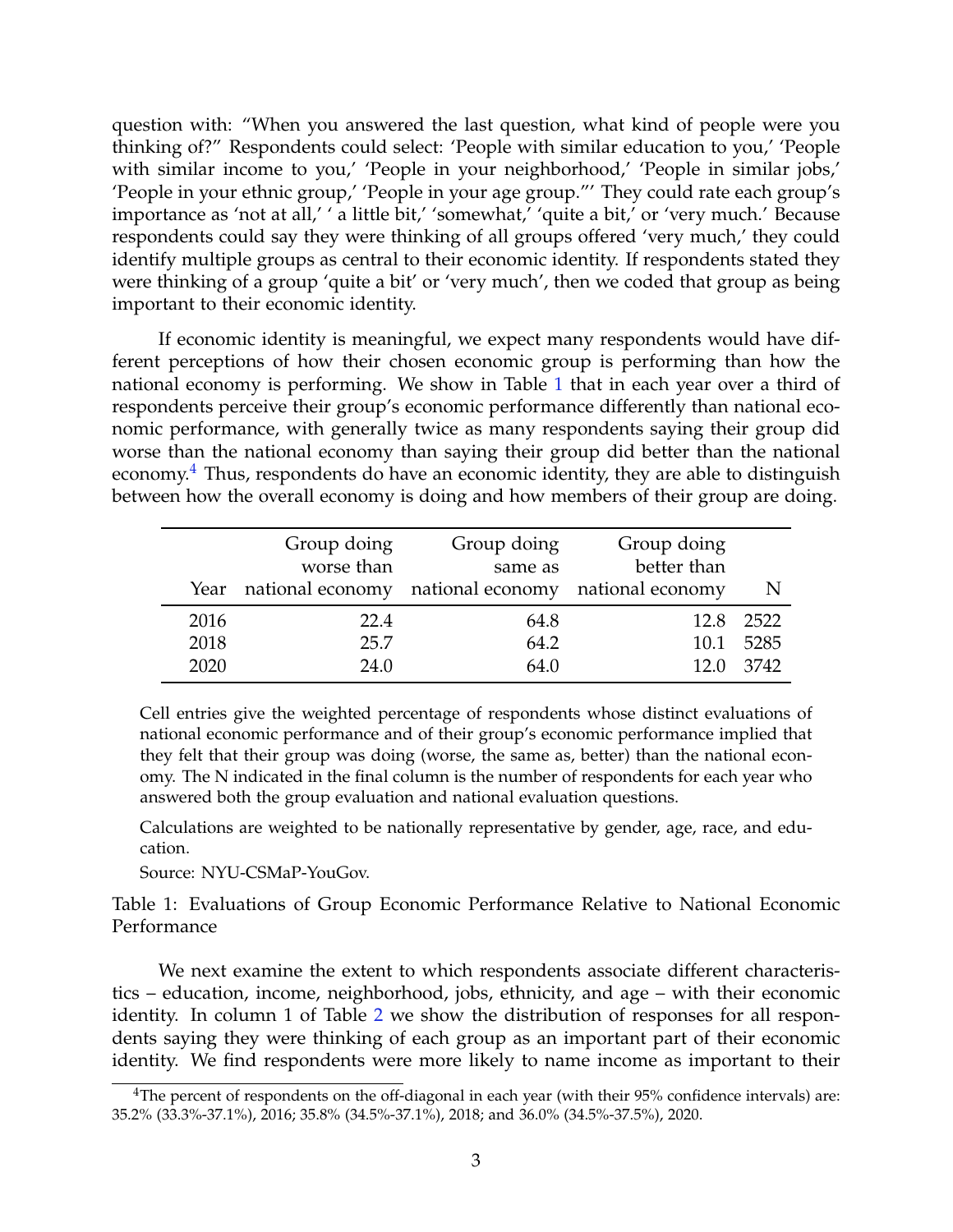economic identity than any other characteristic in all three years, followed by age. Surprisingly, 'people of similar ethnicity' was the least popular answer in all three years. Columns 2 to 4 of Table [2](#page-5-0) report the results separately for whites, Blacks, and Hispanics. We might expect members of ethnic minorities to be more likely than whites to identify with members of their ethnic group as their economic identity group. We do find that Black respondents are substantially more likely than white respondents to say their own ethnic group is important to their economic identity.<sup>[5](#page-4-0)</sup> And Hispanics were more likely than whites, but less likely than blacks, to name their own ethnic group as important to their economic identity.<sup>[6](#page-4-1)</sup> However, even for Black respondents an income-based economic identity was more common than an ethnic economic identity in two of the three years.[7,](#page-4-2)[8](#page-4-3)

### **2 The Translation of Social Identity to Economic Identity**

To what extent are different social identities translated to economic identity? The values in columns 2 thru 4 of Table [2](#page-5-0) discussed above were based on respondents' demographic characteristics. However, demographic categories are not the same thing as social identities. To answer this question, we use a direct measure of respondents' sense of ethnic social identity. In the 2016, 2018, and 2020 YouGov surveys, respondents were asked "How important is being (*race*) to your identity?" Response options included 'extremely,' 'very,' 'moderately,' 'a little,' and 'not at all important.' Column 5 of Table [2](#page-5-0) shows the distribution of economic reference groups named by those who said race was extremely important to their social identity. Even among those who said that their race was extremely important to their social identity, respondents were more likely to rate income and age as important parts of their economic identity than any other characteristic, *including* their ethnic group. Across the three elections, the percentage of these respondents who said their ethnic group was important to their economic identity ranged from 38% (2018) to 42.6% (2016). While this is considerably higher than the percentage for the entire sample or among particular ethnic demographic groups, for the majority of respondents for whom race was extremely important to their social identity, race was *not* central to their economic identity. *Even with freedom to say that any or all groups were important to their economic identity, in each election the majority of those for whom race is extremely important to their social identity chose not to say race was important to their economic identity.*

In the final column of Table [2](#page-5-0) we examine a group of voters whose social iden-

<span id="page-4-0"></span><sup>5</sup>These differences were statistically significant at the 95% level in 2018 and 2020, and at the 90% level in 2016.

<span id="page-4-1"></span><sup>&</sup>lt;sup>6</sup>The Hispanic versus white differences are statistically significant at the 90% level in each of the three elections, the Hispanic versus Black differences were significant at the 95% level in 2018 and 2020.

<span id="page-4-3"></span><span id="page-4-2"></span><sup>&</sup>lt;sup>7</sup>These differences were not statistically significant.

<sup>8</sup>See Appendix Tables [A.2](#page-5-0) and [A.3](#page-7-0) for the relative importance of different groups to economic identity based on respondents' education, income, and age. Survey demographics for respondents reporting an economic identity are given in Appendix Table [A.4.](#page-8-0)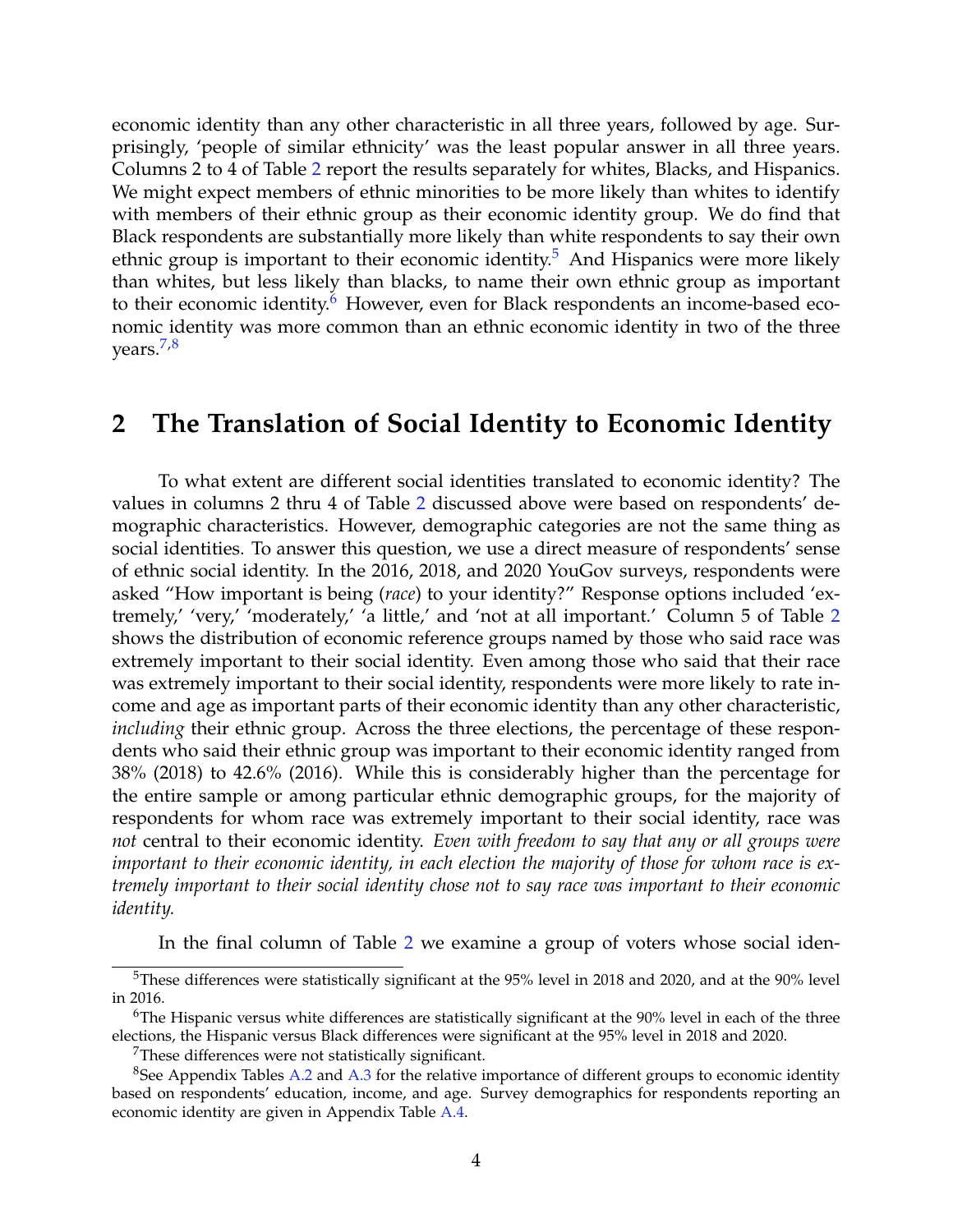|                    |       |        |               |           |                              | Respondents          |
|--------------------|-------|--------|---------------|-----------|------------------------------|----------------------|
|                    |       |        |               |           |                              | Who Said             |
|                    |       |        |               |           | Respondents                  | Race is              |
|                    |       |        |               |           | Who Said                     | Extremely            |
|                    |       |        |               |           | Race is                      | Important to         |
|                    |       |        |               |           | Extremely to                 | Social Identity:     |
| Named              |       |        |               |           | Important to                 | Whites HS            |
| Group <sup>a</sup> | All   | Whites | <b>Blacks</b> | Hispanics | Social Identity <sup>b</sup> | or Less <sup>c</sup> |
| 2016               |       |        |               |           |                              |                      |
| Similar income     | 42.9  | 45.5   | 37.7          | 36.6      | 47.9                         | 52.7                 |
| Same ethnic group  | 25.1  | 22.1   | 31.7          | 33.0      | 42.6                         | 50.5                 |
| Similar education  | 31.5  | 31.1   | 28.8          | 34.1      | 38.9                         | 41.2                 |
| Same neighborhood  | 30.6  | 30.2   | 23.5          | 40.3      | 39.1                         | 39.5                 |
| Similar jobs       | 32.1  | 32.2   | 25.5          | 38.2      | 37.3                         | 48.1                 |
| Same age group     | 39.0  | 42.0   | 35.4          | 34.3      | 46.8                         | 61.3                 |
| N                  | 1,763 | 1,268  | 208           | 149       | 436                          | 123                  |
| 2018               |       |        |               |           |                              |                      |
| Similar income     | 45.1  | 45.8   | 45.8          | 44.4      | 47.8                         | 50.4                 |
| Same ethnic group  | 25.8  | 22.0   | 41.8          | 28.6      | 38.0                         | 39.3                 |
| Similar education  | 32.1  | 32.0   | 32.3          | 25.3      | 34.6                         | 36.2                 |
| Same neighborhood  | 34.8  | 34.1   | 38.9          | 36.9      | 40.6                         | 43.4                 |
| Similar jobs       | 31.6  | 32.9   | 32.3          | 23.5      | 32.1                         | 28.7                 |
| Same age group     | 37.7  | 37.1   | 41.7          | 33.4      | 44.4                         | 44.4                 |
| N                  | 2,729 | 2,082  | 256           | 192       | 617                          | 133                  |
| 2020               |       |        |               |           |                              |                      |
| Similar income     | 43.5  | 46.9   | 39.8          | 37.0      | 42.2                         | 39.1                 |
| Same ethnic group  | 27.4  | 24.5   | 42.1          | 31.0      | 41.1                         | 36.1                 |
| Similar education  | 32.7  | 34.9   | 31.2          | 28.6      | 36.1                         | 34.7                 |
| Same neighborhood  | 31.4  | 31.7   | 31.7          | 29.2      | 34.2                         | 31.9                 |
| Similar jobs       | 34.6  | 35.1   | 37.9          | 30.5      | 37.3                         | 29.1                 |
| Same age group     | 37.5  | 38.0   | 33.9          | 38.5      | 42.6                         | 36.8                 |
| N                  | 3,940 | 2,876  | 407           | 372       | 859                          | 213                  |

Cell entries give the weighted percentage of respondents of the column-group who identified with the row-group "quite a bit" or "very much" when answering who they thought about in their economic evaluations of "people like you".

*<sup>a</sup>* Groups given as options for economic identity.

*b* Percentages identifying with the row group among people who said that race was extremely important to their *social identity*.

*<sup>c</sup>* Percentages identifying with the row group among whites with a high-school education or less who said that race was extremely important to their *social identity*.

Source: NYU-CSMaP-YouGov US Election Panel.

<span id="page-5-0"></span>Table 2: The Relative Importance of Different Groups to Economic Identity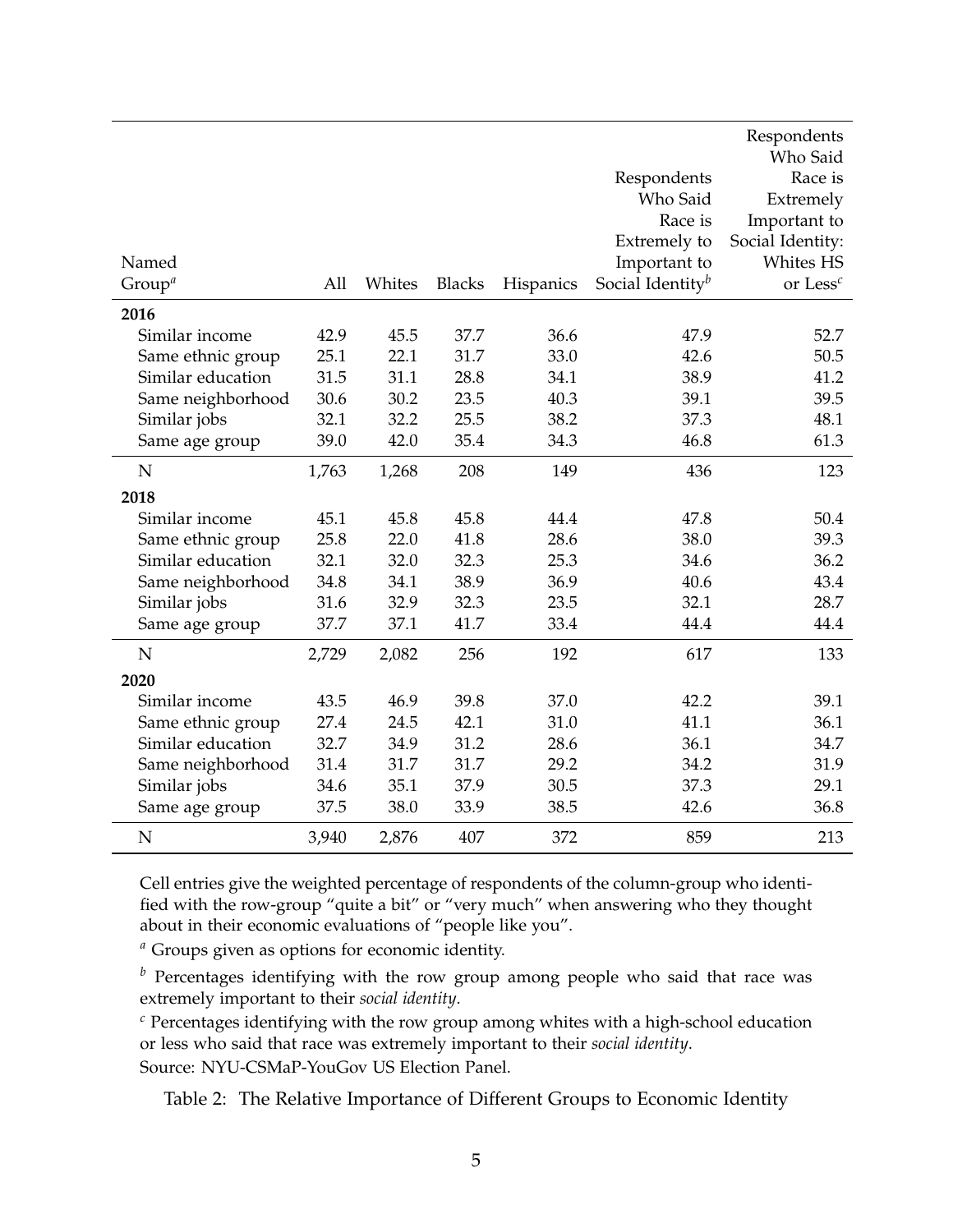tity was heavily emphasized in coverage of the 2016 election: white voters with a high school education or less. This column looks at responses among members of this demographic group who said that race was extremely important to their social identity. This group was particularly likely (50.5%) in 2016 to say their ethnic group (i.e., whites) was important to their economic identity. This value was over twice the value of all whites that year (22.1%). In fact, this is the only example where a majority of a group listed their ethnic group as important to their economic identity.<sup>[9](#page-6-0)</sup> We return to an analysis of Trump's potential impact on identity below.

The 2016 YouGov surveys also asked respondents to rank the importance of seven groups to their social identity.<sup>[10](#page-6-1)</sup> Two of these choices were also response options to our economic identity question: 'My race/ethnicity' and 'My career.' Columns 1 and 2 of Table [3](#page-7-0) present the percentage and number of respondents saying their ethnic group was important to their economic identity, contingent on how the respondent ranked the importance of ethnicity for their social identity (i.e., the row variable). Columns 3 and 4 of Table [3](#page-7-0) give the percentage and number of respondents saying their job was important to their economic identity contingent on how they ranked the importance of their career to their social identity. The most striking observation from these results is that the translation between social and economic identity is relatively weak. Only 26% (95% confidence interval of 20.8% to 31.2%) of those selecting ethnicity as *the most* important contribution to their social identity claimed their ethnic group was an important part of their economic identity. And only 41.5% (95% confidence interval of 33.3% to 49.6%) of those selecting their career as *the most* important component of their social identity stated that their job was an important part of their economic identity. Thus however we choose to measure social identity, there is only moderate overlap between social and economic identity.

# **3 Donald Trump**

The 2016 election featured a campaign in which Donald Trump attempted to prime particular social identities and link them to economic performance. According to [Lam](#page-12-12)[ont, Park and Ayala-Hurtado](#page-12-12) [\(2017\)](#page-12-12), "Trump's electoral speeches ... resonated with the yearning for recognition of white working-class Americans wishing to raise their relative status in relation to groups they judge as less worthy." As early as March 7, 2016, Trump claimed "...the middle class and the workers of this country, who really built the country, they haven't had a raise in 12 years" (FoxNews). Of course it was widely believed which workers Trump was referring to. As [Brownstein](#page-12-13) [\(2016\)](#page-12-13) wrote in *The Atlantic* "Trump's core promise is to return to *white* [emphasis added], working-class Americans

<span id="page-6-0"></span> $9$ In Appendix Table [A.5](#page-9-0) we consider the relationship between ethnic social and economic identity in more detail, showing the level of economic identity associated with different levels of social identity among different groups of the population. Appendix Table [A.6](#page-18-0) shows the distribution of responses to the social identity question. Appendix Table [A.7](#page-19-0) gives the demographics of respondents who answered both identity questions.

<span id="page-6-1"></span><sup>&</sup>lt;sup>10</sup>See Appendix for full question text.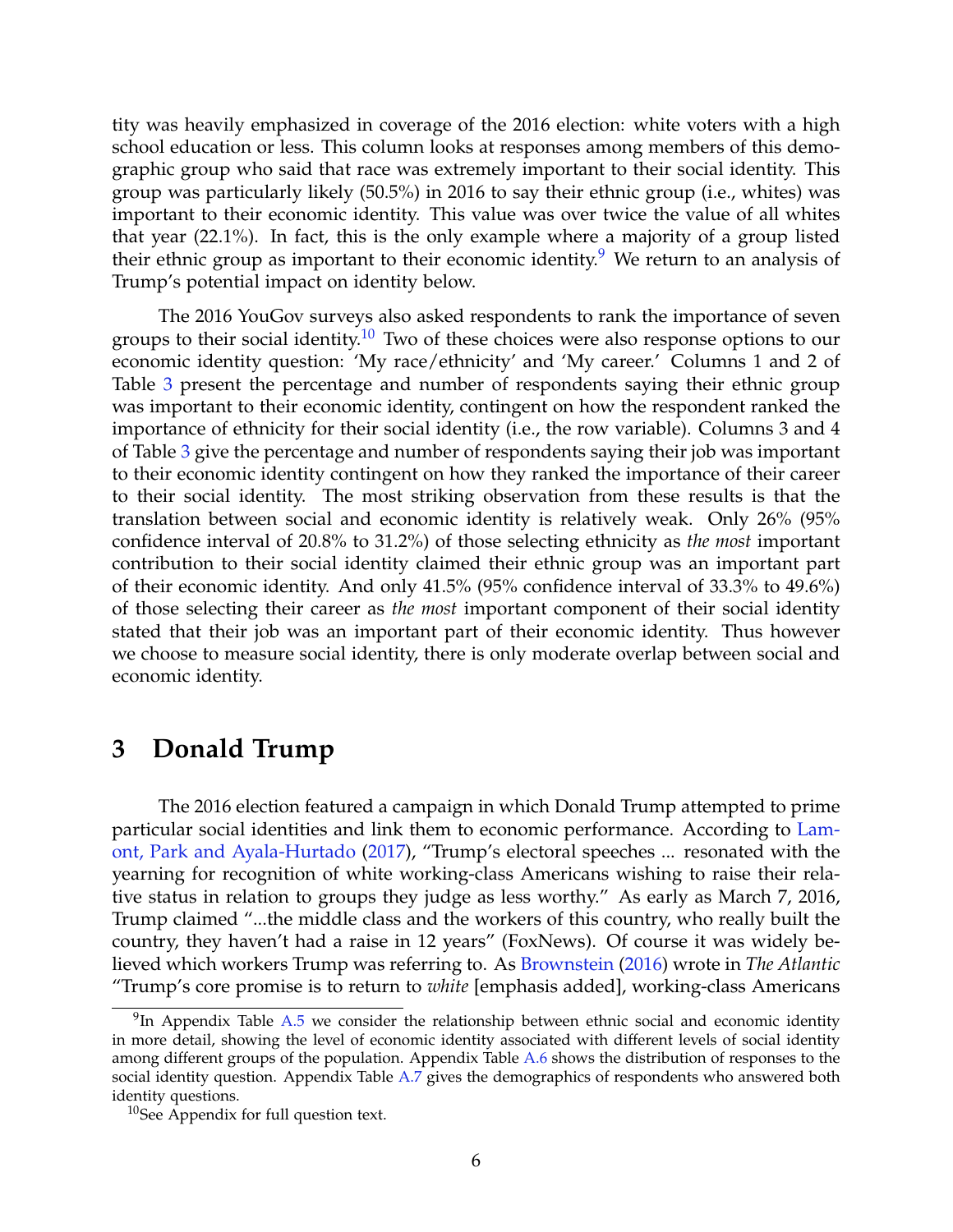| Rank of the<br>column variable<br>as a Social Identity | Ethnicity is an<br>Economic<br>Identity | N   | Job is an<br>Economic<br>Identity | N   |
|--------------------------------------------------------|-----------------------------------------|-----|-----------------------------------|-----|
| Ranked first                                           | 26.0                                    | 277 | 41.5                              | 145 |
| Ranked second                                          | 35.9                                    | 216 | 34.4                              | 163 |
| Ranked third                                           | 27.5                                    | 164 | 32.6                              | 187 |
| Ranked fourth                                          | 17.1                                    | 151 | 28.8                              | 143 |
| Ranked fifth                                           | 9.1                                     | 134 | 42.8                              | 129 |
| Ranked sixth                                           | 32.4                                    | 104 | 29.8                              | 132 |
| Ranked seventh                                         | 19.6                                    | 57  | 24.6                              | 126 |

Cell entries give the weighted percentage of row respondents saying the row variable (ethnicity or career) mattered 'quite a bit' or 'very much' to their *economic identity*.

Rows give the rank of importance of the column variable (ethnicity or career) to the respondent's *social identity*.

<span id="page-7-0"></span>Source: NYU-CSMaP-YouGov US Election Panel.

Table 3: The Relationship Between Ranking Ethnicity or Job as Social Identities and Economic Identities

what they feel they've lost." $11$  How successful was Donald Trump at convincing white voters, particularly those with less education, to adopt an ethnic economic identity?

While we do not have a measure of respondents' social identity in the YouGov data for 2012, the ANES asked respondents "how important is being white to your identity?" in 2012 and 2016. This allows us to assess the extent to which Trump succeeded in priming ethnic social identity by comparing the distribution of responses to this question across the two elections. Respondents could give one of five responses: 'extremely,' 'very, moderately,' 'a little,' or 'not at all important.' We display the distribution of responses to this question in both years, both for all whites and for whites with a high school education or less, in Table [4.](#page-8-0) There is no evidence that Trump's campaign led to an increase in the proportion of whites for whom race was extremely or very important to their social identity: in fact while not statistically significant at traditional levels, we observe a slight *decrease* in the percentages from 2012 (11.6% and 19.3%) to 2016 (10.7% and 16.9%) saying race was extremely important or very important, respectively. Looking at the group of whites Trump allegedly targeted — those who did not attend college — we see similar values and a similar trend: 15.5% and 22.0% in 2012 versus only 13.5% and 19.8% in 2016. Thus, contrary to widely accepted wisdom, there is no evidence that Trump elevated the importance of race to social identity in 2016 compared with 2012.

Although he did not increase the percentage of the white population that consid-

<span id="page-7-1"></span> $11$ We note that initial accounts asserting Trump's strong appeal among working-class whites are now being questioned: see [Carnes and Lupu](#page-12-14) [\(2021\)](#page-12-14).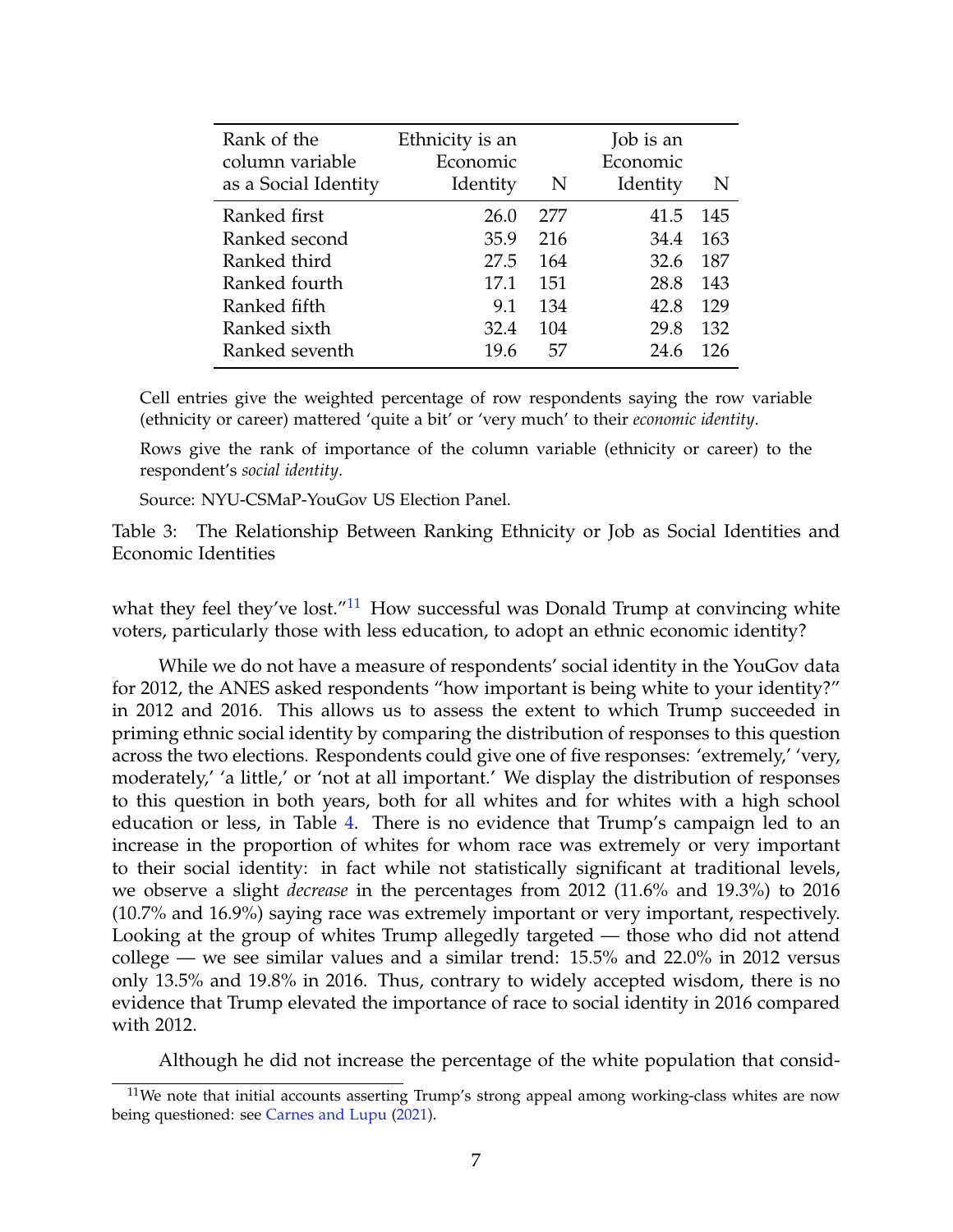|                            |      |        | <b>Whites</b> |                   |
|----------------------------|------|--------|---------------|-------------------|
| Importance of              |      | Whites |               | <b>HS</b> or Less |
| Race to Identity           | 2012 | 2016   | 2012          | 2016              |
| <b>Extremely Important</b> | 11.6 | 10.7   | 15.5          | 13.5              |
| Very Important             | 19.3 | 16.9   | 22.0          | 19.8              |
| Moderately Important       | 27.4 | 25.7   | 26.0          | 25.3              |
| A little Important         | 18.8 | 16.8   | 14.8          | 13.9              |
| Not at All                 | 22.8 | 30.0   | 21.7          | 27.5              |
|                            |      | 2891   | 1353          | 665               |

Cell entries give the weighted percentage of white respondents giving the row response to the question 'How important is being (self-reported race) to your identity?' in each election year.

Source - American National Election Study, values computed by authors.

<span id="page-8-0"></span>Table 4: Importance of Race to Social Identity: 2012 vs 2016

ered race very important to their social identity, did Trump convince whites to say their ethnicity was important to their economic identity? Did he successfully forge a link between these two identities? If so, we should see more whites saying race is part of their economic identity in 2016 than in 2012. Table [5](#page-9-0) gives the percentage of respondents saying their ethnic group was important to their economic identity. While our sample size in 2012 is too small to draw a robust statistical inference, we do not observe any increase in the data for white respondents from 20[12](#page-8-1) to 2016.<sup>12</sup>. Among white respondents,  $26\%$ listed race as important to their economic identity in 2012, and only 22.1% did so in 2016. We see a similar pattern among whites without a college education: 24.5% listed ethnicity as an important part of their economic identity in 2012, but only 22.5% did so in 2016. Thus, similar to our finding on race and social identity, we find no evidence that Trump was successful in priming race as a component of economic identity in 2016.

An alternative view of what Trump may have accomplished is that rather than changing the nature of economic identity in 2016 to make it more closely tied to ethnic identity, he may have raised the salience of economic identity among the set of voters whose economic identity was tied to their ethnicity. In other words, Trump may have amplified the importance of economic identity for voters with an ethnic-based economic identity in choosing the Republican candidate (Trump) in 2016 compared to the Republican candidate (Romney) in 2012. To assess this, we compare the difference between the vote for Trump in 2016 and Romney in 2012 among people with weak versus strong ethnic economic identity. We report these results in the top half of Figure [1.](#page-9-1)

We see that Romney had a 5 percentage point advantage among white voters with strong ethnic economic identity compared to white voters with weak ethnic economic identity (64% versus 59%). Trump, however, enjoyed a 12.9 percentage point advantage

<span id="page-8-1"></span> $12$ For sample sizes, see Appendix Table [A.8](#page-20-0)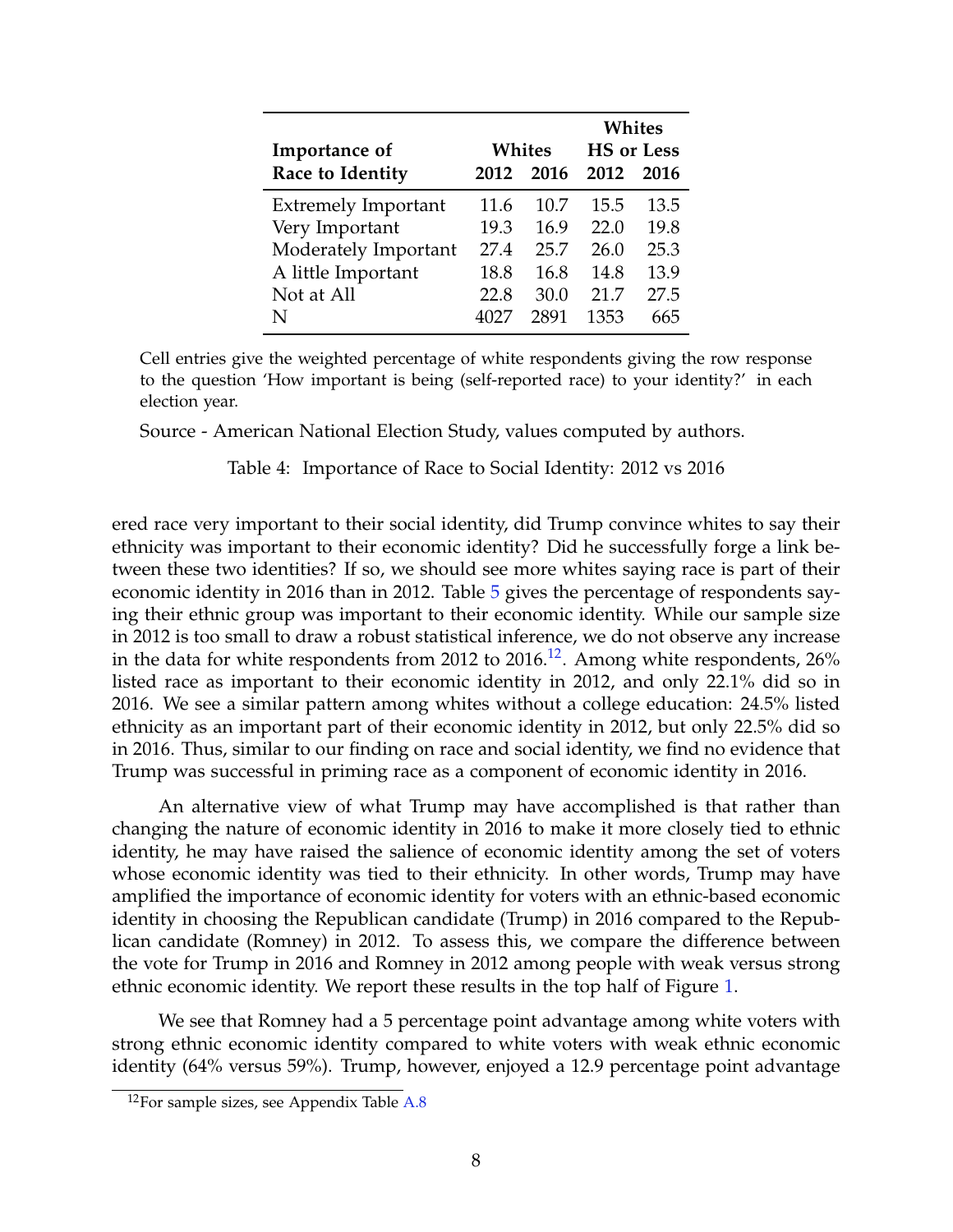| Year | White | college<br>White | Non- College<br>educated |      | White Black Hispanic |
|------|-------|------------------|--------------------------|------|----------------------|
| 2012 | 26.0  | 24.5             | 26.5                     | 40.6 | 53.5                 |
| 2016 | 22.1  | 22.5             | 24.7                     | 31.7 | 33.0                 |
| 2018 | 22.0  | 24.4             | 21.2                     | 41.8 | 28.6                 |
| 2020 | 24.5  | 24.3             | 26.3                     | 42 1 | 31.0                 |

Cell entries give the weighted percentage of respondents for the column ethnic group in the row year saying that they were thinking 'quite a bit' or 'very much' about their ethnic group when answering about economic conditions for 'people like you'.

Source: NYU-CSMaP-YouGov US Election Panel.

<span id="page-9-0"></span>Table 5: Ethnic Economic Identity by Ethnic Group

between the two groups (73.5% versus 60.6%). These results are consistent with the view that Trump increased the salience of their economic identity to voting among white voters with an ethnic-based economic identity.<sup>[13](#page-9-2)</sup>



<span id="page-9-1"></span>Figure 1: Republican Vote Share Among White Voters in 2012 and 2016: segmented by strength of ethnic economic and ethnic social identity

Weak ethnic economic or ethnic social identity means the respondent listed race as 'moderately,' 'somewhat,' or 'not at all important' to their economic or social identity. Strong ethnic social and economic identity means the respondent listed race as 'very important' or 'extremely important' to their identity. Sample: All white respondents in the 2016 survey who voted in both elections. The reported vote for Romney is based on respondents' self report when interviewed following the 2012 election.

In the bottom of Figure [1](#page-9-1) we also compare voting for Trump and Romney among

<span id="page-9-2"></span><sup>&</sup>lt;sup>13</sup>The Trump net advantage relative to Romney on the economic identity dimension is 12.9 - 5.0 = 7.9 percentage points (95% confidence interval: 1.8%-14.0%).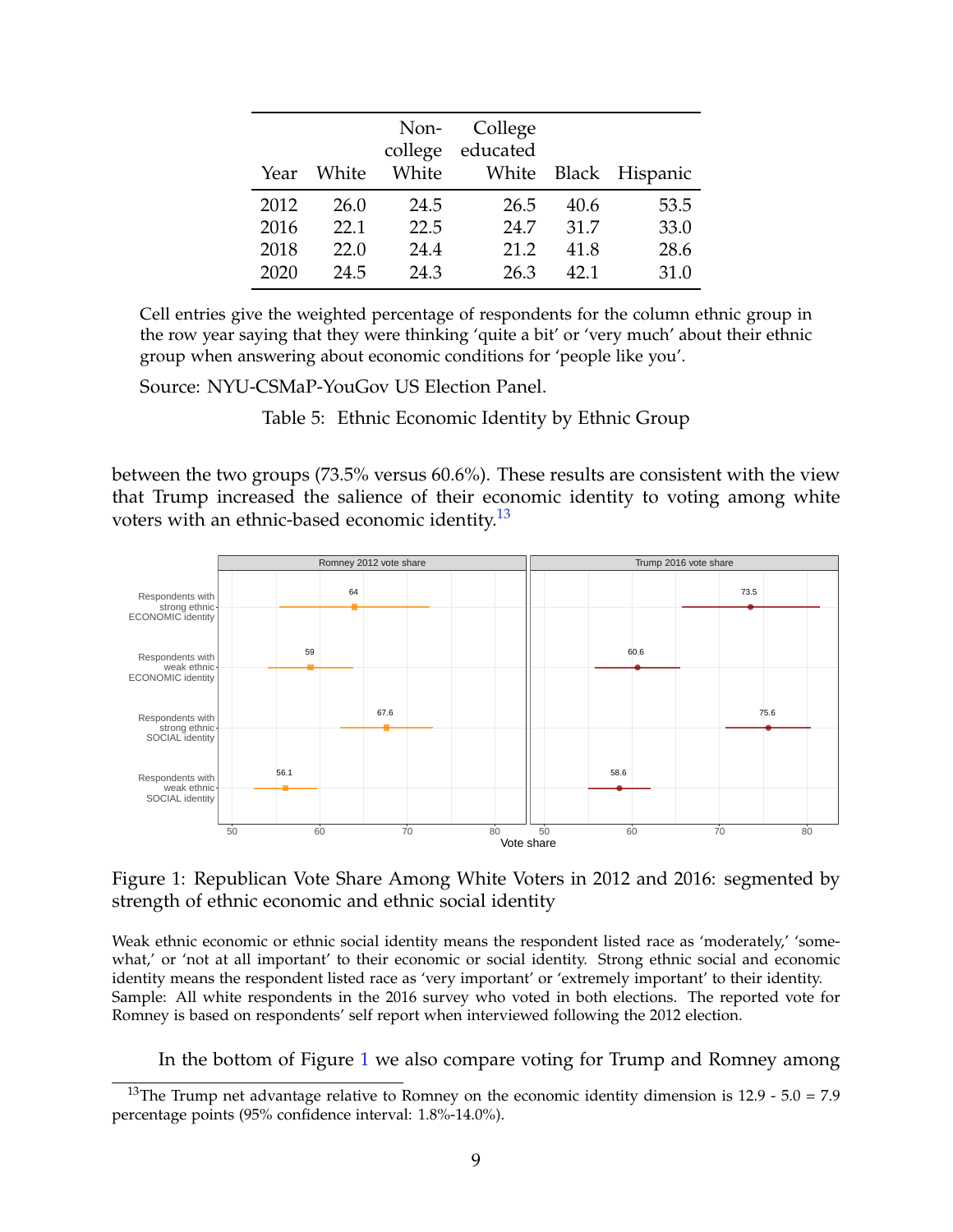people with weak versus strong ethnic social identity. We see that Romney enjoyed an advantage of 11.5 percentage points among white people with strong ethnic social identity compared to white respondents with weak ethnic social identity (67.6% versus 56.1%). For Trump, the comparable figure was 17 percentage points (75.6% versus 58.6%). So we see that Trump was better than Romney at translating both economic identity and social identity into votes. Further, for both Republican candidates, social identity was more important than economic identity in predicting vote choice.<sup>[14](#page-10-0)</sup>

### **4 Conclusion**

Social identities are clearly important. A strong view of the importance of social identity in politics suggests that the lines between 'us' and 'them' have become sufficiently salient to become the basis for political evaluation. But we find that there is relatively weak translation of social identity to economic identity. Among a set of respondents who said that their ethnicity was extremely important to their (social) identity, ethnicity was frequently *not* offered as an important part of their economic identity. While we are not the first to note that social identities may be context specific, our work helps to identity an important limit to the role of social identity in politics: even among people with a strong ethnic social identity, they tend not to reference that identity when thinking about the bread and butter issue of economic performance.

We also showed that in contrast to popular wisdom, Donald Trump's rhetoric did not raise the level of ethnic social identity from 2012 to 2016. Using our new measure of economic identity, we also showed that he did not raise the level of ethnic economic identity among the group he targeted, relative to other voters. He did, however, capture more support than Mitt Romney from whites with both an ethnic economic identity and, especially, an ethnic social identity. This result suggests he may have raised the salience of economic identity among the set of voters whose economic identity was tied to their ethnicity, as well as having raised the salience of social identity among those voters whose social identity was tied to their ethnicity.

Our work provides cause for some optimism. While there is some overlap between economic identities and social identities, social identity does not necessarily always supersede all other identities: the political object of evaluation matters. People may consider economically relevant factors outside the realm of their *social* identity when forming their *economic* identity. Our findings suggest people bring multi-dimensional perspectives to political evaluations. This, we think, is a positive sign in a highly polarized environment. Political polarization may be mediated simply by the varied economic performance of different groups. While Jane Doe might share a social identity with John Smith, if Jane's *economic identity* differs from John's, and if the group that is the basis of Jane's economic identity performs well while John's economic group performs poorly

<span id="page-10-0"></span> $14$ The Trump advantage on the social identity dimension compared to Romney is 5.5 percentage points (95% confidence interval: 1.5%-9.4%).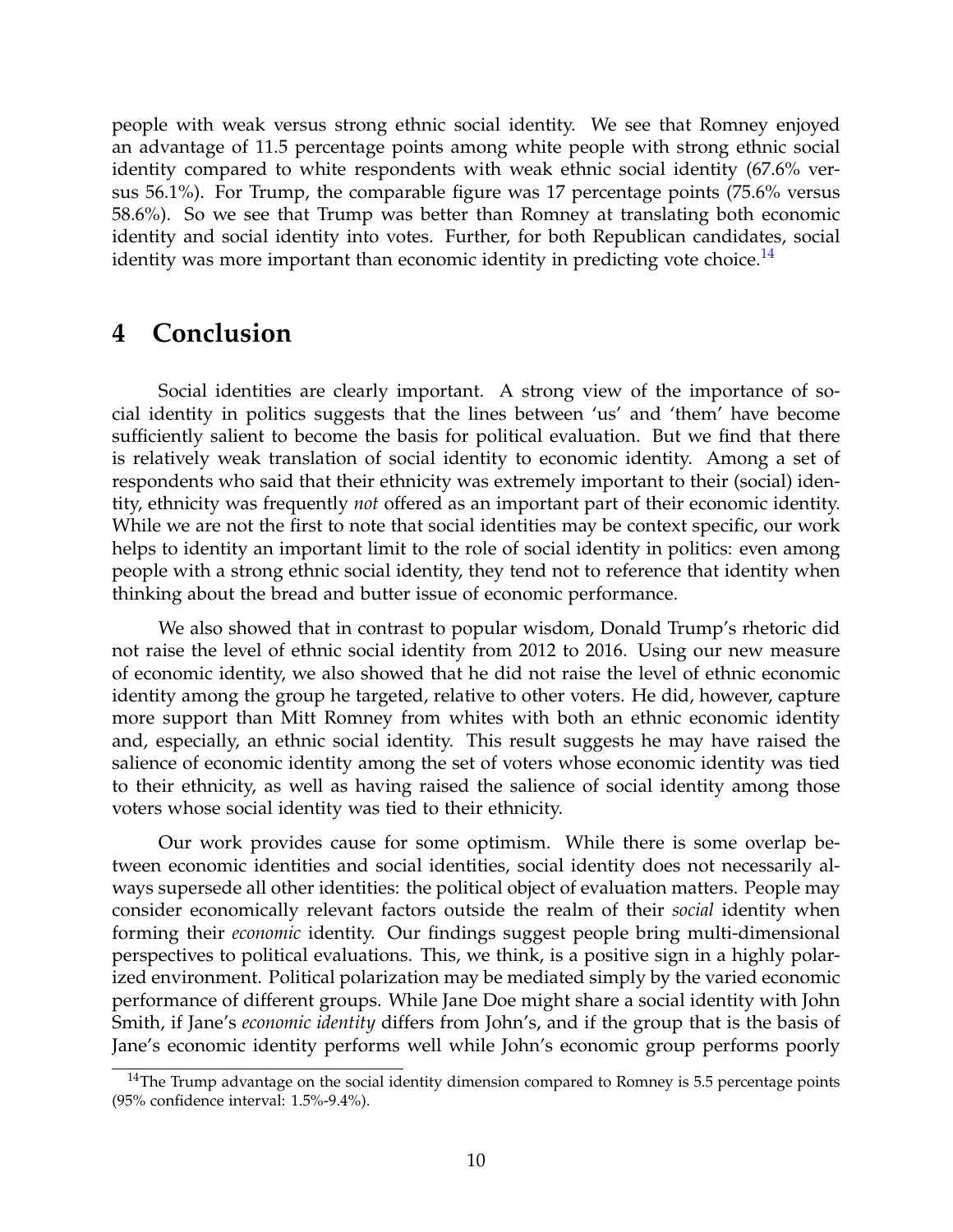— then Jane and John are capable of forming different views of the economy, and thus may choose to vote for different candidates. So the Madisonian view of factions may be alive and well, or at least not dead, even in an era of heightened political polarization.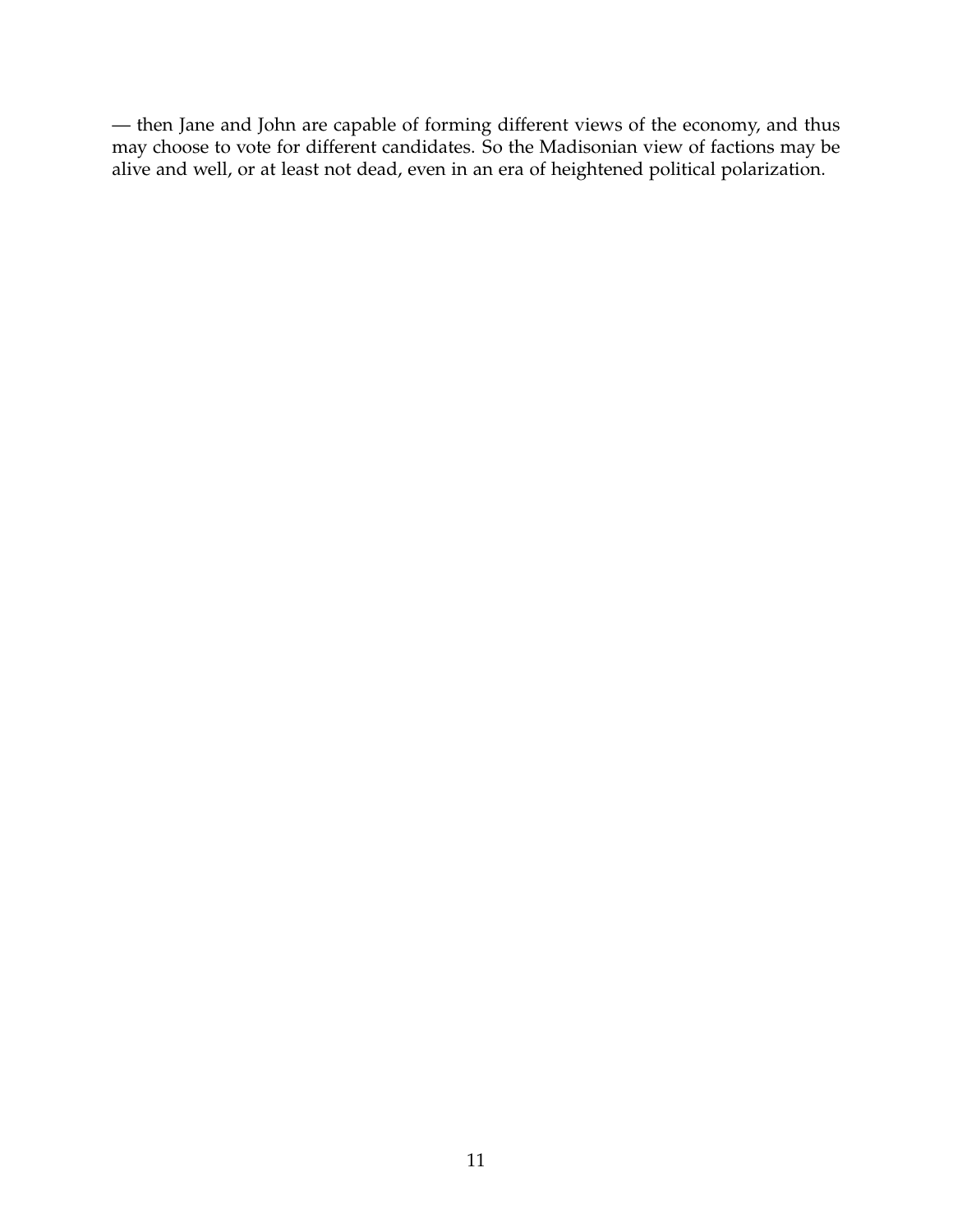## **References**

- <span id="page-12-2"></span>Achen, Christopher H and Larry M Bartels. 2016. *Democracy for Realists: Why Elections Do Not Produce Responsive Government*. Princeton University Press: Princeton, NJ.
- <span id="page-12-13"></span>Brownstein, Ronald. 2016. "Trump's Rhetoric of White Nostalgia.". [https:](https://www.theatlantic.com/politics/archive/2016/06/trumps-rhetoric-of-white-nostalgia/485192/) [//www.theatlantic.com/politics/archive/2016/06/trumps-rhetoric-of-white](https://www.theatlantic.com/politics/archive/2016/06/trumps-rhetoric-of-white-nostalgia/485192/)[nostalgia/485192/](https://www.theatlantic.com/politics/archive/2016/06/trumps-rhetoric-of-white-nostalgia/485192/), accessed 2022-01-07.
- <span id="page-12-5"></span>Campbell, Angus, Philip E Converse, Warren E Miller and Donald E Stokes. 1960. *The American Voter*. University of Chicago Press.
- <span id="page-12-14"></span>Carnes, Nicholas and Noam Lupu. 2021. "The White Working Class and the 2016 Election." *Perspectives on Politics* 19(1):55–72.
- <span id="page-12-3"></span>Fowler, James H. and Cindy D. Kam. 2007. "Beyond the Self: Social Identity, Altruism, and Political Participation." *The Journal of Politics* 69(3):813–827.
- <span id="page-12-8"></span>Huddy, Leonie. 2018. "The Group Foundations of Democratic Political Behavior." *Critical Review: A Journal of Politics and Society* 30(1-2):1–16.
- <span id="page-12-4"></span>Huddy, Leonie, Lilliana Mason and Lena Aarøe. 2015. "Expressive Partisanship: Campaign Involvement, Political Emotion, and Partisan Identity." *American Political Science Review* 109(1):1–17.
- <span id="page-12-10"></span>Jardina, Ashley. 2020. "In-Group Love and Out-Group Hate: White Racial Attitudes in Contemporary U.S. Elections in Contemporary US Elections." *Political Behavior* pp. 1– 25.
- <span id="page-12-12"></span>Lamont, M., B.Y. Park and E. Ayala-Hurtado. 2017. "Trump's Electoral Speeches and His Appeal to the American White Working Class." *The British Journal of Sociology* 68(1):S154––S180.
- <span id="page-12-7"></span>Mason, Lilliana. 2018. *Uncivil Agreement: How Politics Became Our Identity*. University of Chicago Press.
- <span id="page-12-1"></span>Shayo, Moses. 2009. "A Model of Social Identity with an Application to Political Economy: Nation, Class, and Redistribution." *American Political Science Review* 103(2):147– 174.
- <span id="page-12-9"></span>Sides, John, Michael Tesler and Lynn Vavreck. 2016. "The Electoral Landscape of 2016." *The Annals of the American Academy of Political and Social Science* 667(1):50–71.
- <span id="page-12-6"></span>Sides, John, Michael Tesler and Lynn Vavreck. 2019. *Identity Crisis*. Princeton University Press.
- <span id="page-12-0"></span>Tajfel, Henri. 1974. "Social Identity and Intergroup Behavior." *Social Science Information* 13(2):65–93.

<span id="page-12-11"></span>White, Ismail K and Chryl N Laird. 2020. *Steadfast Democrats*. Princeton University Press.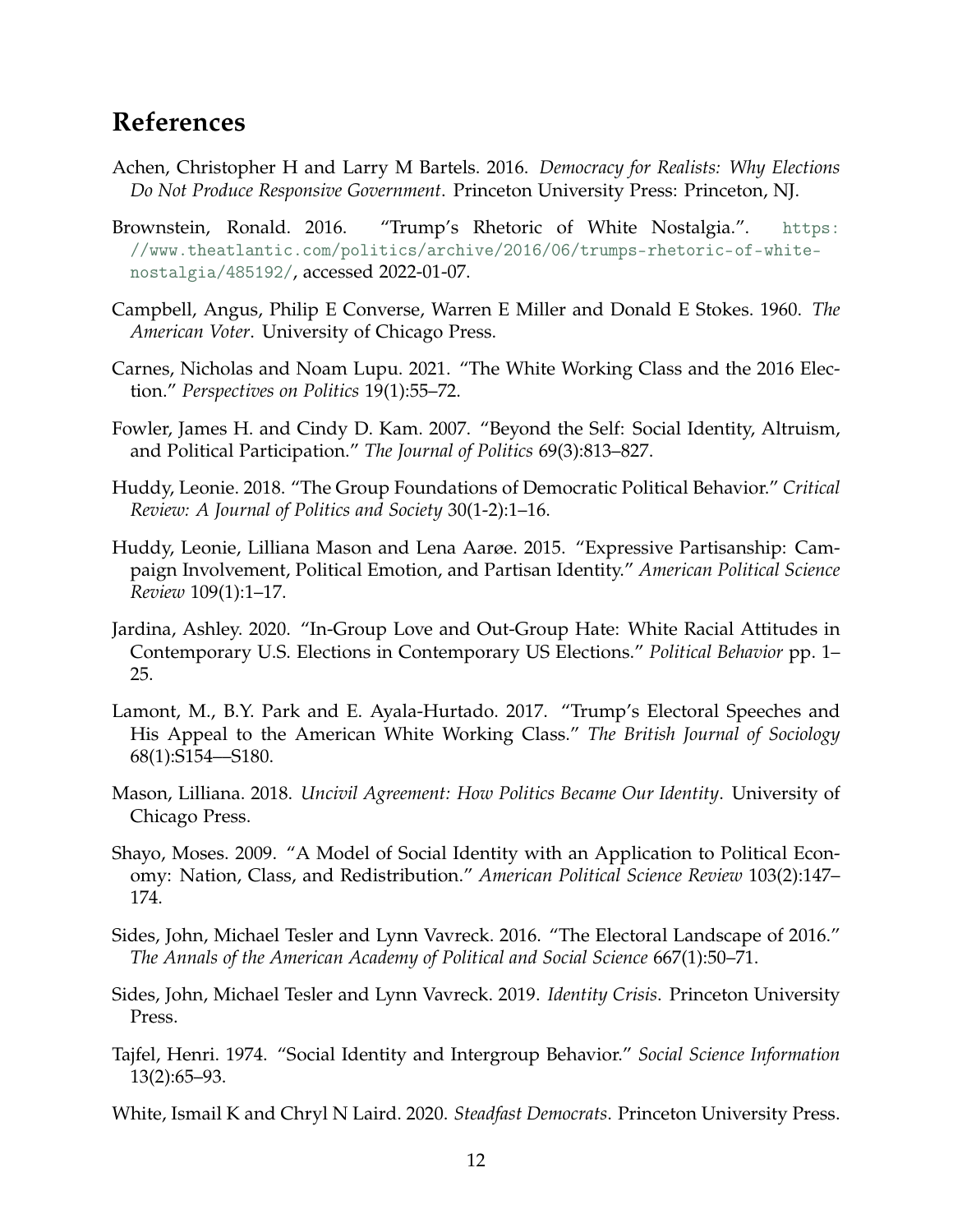## **Online Appendix**

All surveys were conducted by YouGov.<sup>[15](#page-13-0)</sup> YouGov gained consent of all respondents for their anonymous participation in research studies. The authors never had any personally identifying information about the respondents. YouGov compensated all respondents appropriately. There was no deception in the study. The questionnaire was carefully evaluated, and asked about common political attitudes and issues in the United States. There was no expectation that any of the questions would elicit painful emotional or psychological responses from participants.

| Year | Date of Collection             | Sample Size |
|------|--------------------------------|-------------|
| 2016 | April 9 - May 2, 2016          | 3500        |
| 2018 | October 4 - December 3, 2018   | 5573        |
| 2020 | January 23 - February 18, 2020 | 4000        |

Table A.1: YouGov Survey Dates

<span id="page-13-0"></span> $15$ We applied to NYU IRB, and the IRB deemed that the studies were exempt from Human Subjects Review (NYU IRB 12-9058) because the anonymized survey data was collected by a third party vendor (YouGov), and the researchers never had access to non-anonymized data.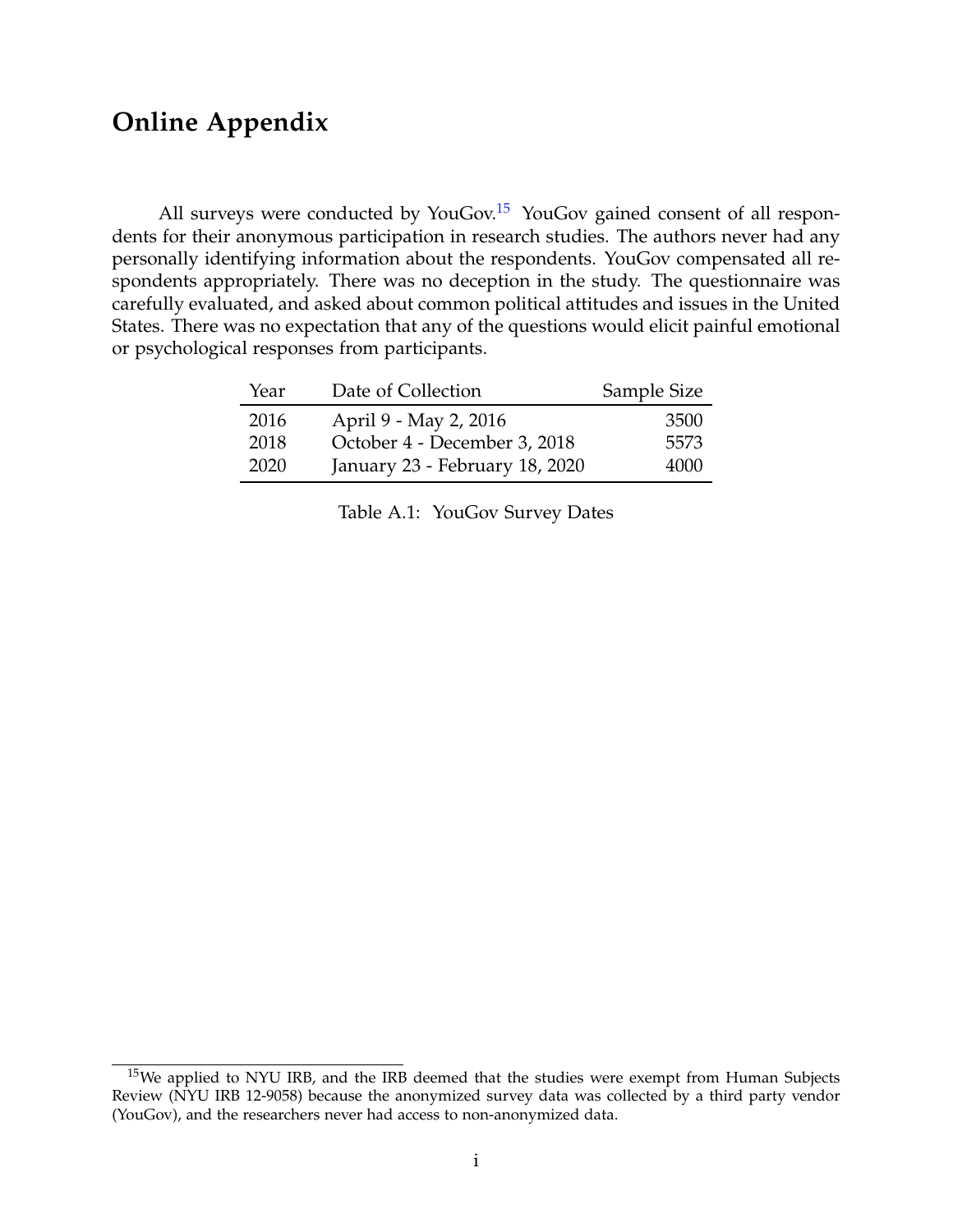|                    | Education          |                          |        | Income |        |
|--------------------|--------------------|--------------------------|--------|--------|--------|
| Named              |                    | High School Some College | Low    | Middle | High   |
| Group <sup>a</sup> | Graduate (or less) | or more                  | income | Income | Income |
| 2016               |                    |                          |        |        |        |
| Similar education  | 34.2               | 26.1                     | 28.4   | 28.3   | 37.2   |
| Similar income     | 45.4               | 45.7                     | 39.2   | 52.8   | 45.4   |
| Same neighborhood  | 30.5               | 29.7                     | 30.1   | 30.4   | 29.8   |
| Similar jobs       | 31.6               | 33.3                     | 25.9   | 36.1   | 37.6   |
| Same ethnic group  | 21.9               | 22.5                     | 23.1   | 21.0   | 22.3   |
| Same age group     | 41.5               | 42.6                     | 39.8   | 47.3   | 37.5   |
| N                  | 419                | 849                      | 438    | 311    | 416    |
| 2018               |                    |                          |        |        |        |
| Similar education  | 32.5               | 31.2                     | 28.0   | 32.7   | 39.0   |
| Similar income     | 47.8               | 42.5                     | 48.5   | 44.6   | 47.7   |
| Same neighborhood  | 34.7               | 32.9                     | 31.3   | 36.6   | 36.1   |
| Similar jobs       | 35.9               | 27.6                     | 29.2   | 33.1   | 41.0   |
| Same ethnic group  | 20.7               | 24.4                     | 20.3   | 22.9   | 25.7   |
| Same age group     | 37.0               | 37.2                     | 40.4   | 34.6   | 37.8   |
| N                  | 521                | 1,561                    | 647    | 645    | 602    |
| 2020               |                    |                          |        |        |        |
| Similar education  | 37.3               | 30.4                     | 27.2   | 34.8   | 43.8   |
| Similar income     | 50.6               | 40.0                     | 43.3   | 47.6   | 50.9   |
| Same neighborhood  | 32.5               | 30.1                     | 27.6   | 31.3   | 36.8   |
| Similar jobs       | 38.6               | 28.6                     | 29.4   | 35.9   | 40.9   |
| Same ethnic group  | 24.5               | 24.3                     | 20.7   | 25.5   | 27.0   |
| Same age group     | 39.6               | 35.0                     | 37.5   | 39.4   | 38.3   |
| N                  | 941                | 1,935                    | 867    | 896    | 844    |

Cell entries give the percentage of respondents of the column-group who identified with the row-group "quite a bit" or "very much" when answering who they thought about in their economic evaluations of "people like you".

*<sup>a</sup>* Groups given as options for economic identity.

Source: NYU-CSMaP-YouGov US Election Panel.

Table A.2: The Relative Importance of Different Groups to Economic Identity by Education and Income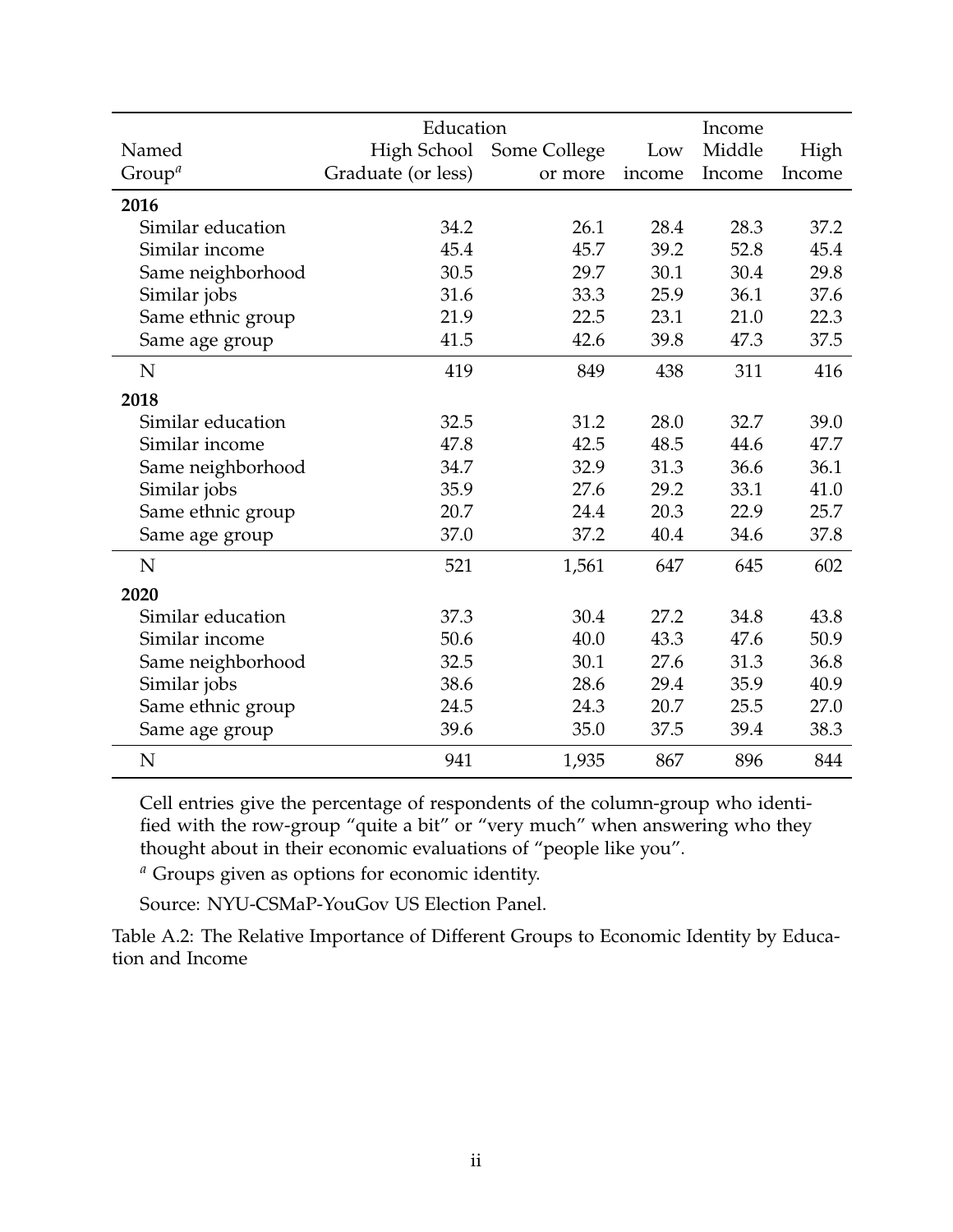| Named              |       | Age   |       |       |
|--------------------|-------|-------|-------|-------|
| Group <sup>a</sup> | 18-29 | 30-44 | 45-64 | $65+$ |
| 2016               |       |       |       |       |
| Similar education  | 28.4  | 30.1  | 35.5  | 29.8  |
| Similar income     | 38.4  | 45.7  | 43.6  | 42.4  |
| Same neighborhood  | 23.7  | 31.1  | 34.2  | 30.5  |
| Similar jobs       | 24.2  | 38.0  | 34.6  | 27.4  |
| Same ethnic group  | 21.8  | 28.2  | 28.3  | 18.4  |
| Same age group     | 36.0  | 34.0  | 40.2  | 46.6  |
| N                  | 226   | 490   | 731   | 316   |
| 2018               |       |       |       |       |
| Similar education  | 34.0  | 33.6  | 31.9  | 28.4  |
| Similar income     | 41.4  | 48.6  | 46.5  | 41.5  |
| Same neighborhood  | 34.1  | 37.2  | 33.6  | 34.4  |
| Similar jobs       | 26.8  | 36.0  | 34.4  | 25.7  |
| Same ethnic group  | 21.0  | 27.8  | 25.6  | 28.3  |
| Same age group     | 37.5  | 37.3  | 34.5  | 44.1  |
| N                  | 201   | 644   | 1,192 | 692   |
| 2020               |       |       |       |       |
| Similar education  | 31.1  | 32.3  | 34.1  | 32.4  |
| Similar income     | 41.8  | 42.5  | 45.7  | 42.8  |
| Same neighborhood  | 22.9  | 29.8  | 34.1  | 35.3  |
| Similar jobs       | 30.5  | 41.1  | 35.2  | 29.3  |
| Same ethnic group  | 29.4  | 25.8  | 29.2  | 25.1  |
| Same age group     | 41.0  | 37.0  | 33.5  | 41.6  |
| N                  | 428   | 1,093 | 1,537 | 882   |

 $\pmb{\prime}$ 

Cell entries give the percentage of respondents of the column-group who identified with the row-group "quite a bit" or "very much" when answering who they thought about in their economic evaluations of "people like you".

*<sup>a</sup>* Groups given as options for economic identity.

Source: NYU-CSMaP-YouGov US Election Panel.

Table A.3: The Relative Importance of Different Groups to Economic Identity by Age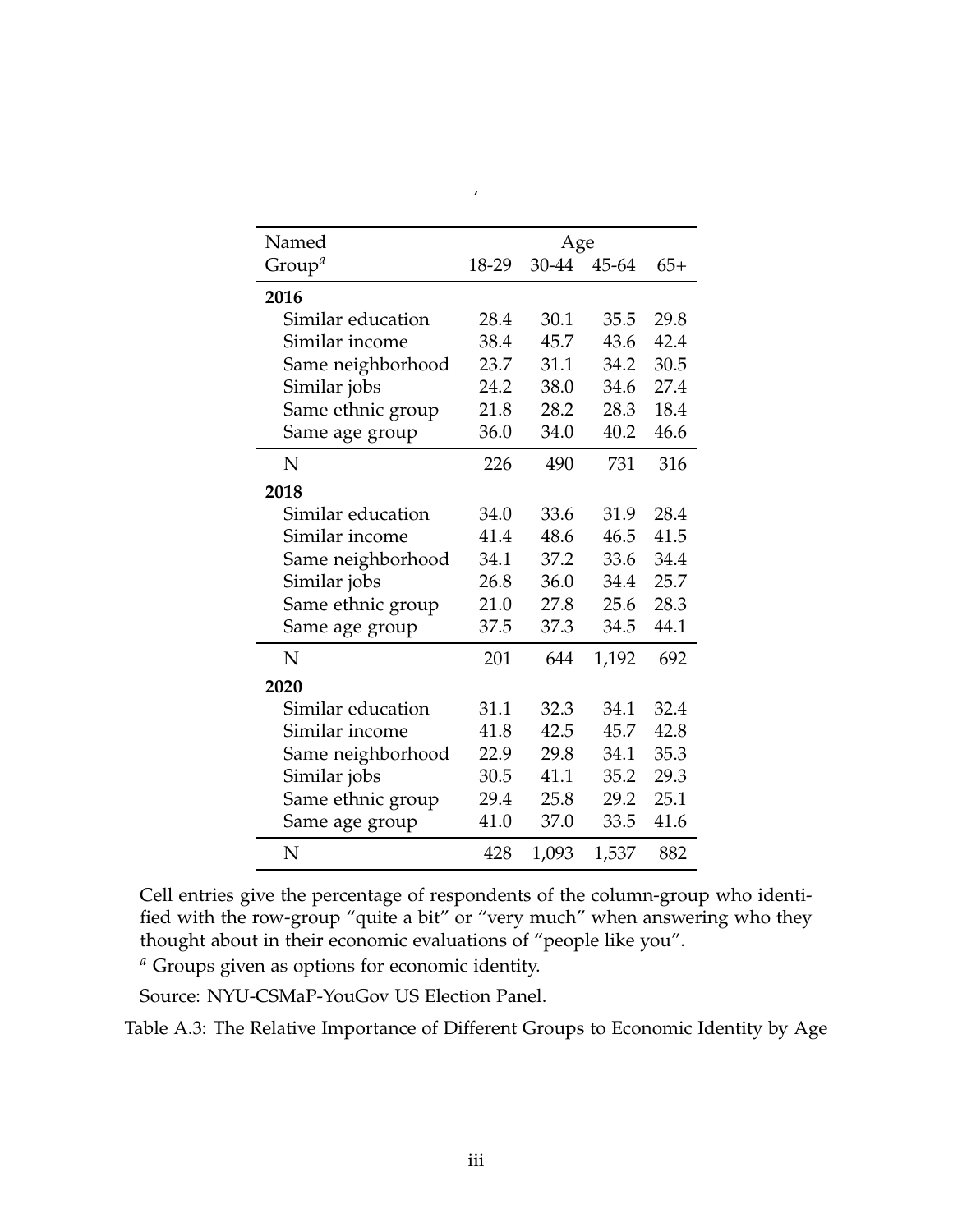| Year | Characteristic                                                              | Unweighted N |
|------|-----------------------------------------------------------------------------|--------------|
| 2012 | White                                                                       | 361          |
| 2012 | <b>Black</b>                                                                | 63           |
| 2012 | Hispanic                                                                    | 38           |
| 2012 | All with known economic identity                                            | 489          |
| 2012 | White college graduates                                                     | 135          |
| 2012 | White respondents with at most high school education                        | 101          |
| 2016 | White                                                                       | 1268         |
| 2016 | <b>Black</b>                                                                | 208          |
| 2016 | Hispanic                                                                    | 149          |
| 2016 | All with known economic identity                                            | 1763         |
| 2016 | White college graduates                                                     | 419          |
| 2016 | White respondents with at most high school education                        | 419          |
| 2016 | Respondents for whom race is an extremely important social identity         | 436          |
| 2016 | White respondents (HS or less), race extremely important as social identity | 123          |
| 2018 | White                                                                       | 2082         |
| 2018 | <b>Black</b>                                                                | 256          |
| 2018 | Hispanic                                                                    | 192          |
| 2018 | All with known economic identity                                            | 2729         |
| 2018 | White college graduates                                                     | 879          |
| 2018 | White respondents with at most high school education                        | 521          |
| 2018 | Respondents for whom race is an extremely important social identity         | 617          |
| 2018 | White respondents (HS or less), race extremely important as social identity | 133          |
| 2020 | White                                                                       | 2876         |
| 2020 | <b>Black</b>                                                                | 407          |
| 2020 | Hispanic                                                                    | 372          |
| 2020 | All with known economic identity                                            | 3940         |
| 2020 | White college graduates                                                     | 1070         |
| 2020 | White respondents with at most high school education                        | 941          |
| 2020 | Respondents for whom race is an extremely important social identity         | 859          |
| 2020 | White respondents (HS or less), race extremely important as social identity | 213          |

Cell entries are the unweighted sample size (i.e. the number of respondents who answered the economic identity question), though calculations reported in the paper are weighted to be nationally representative by gender, age, race, and education.

Source: NYU-CSMaP-YouGov US Election Panel.

Table A.4: Survey Demographics of Respondents Reporting an Economic Identity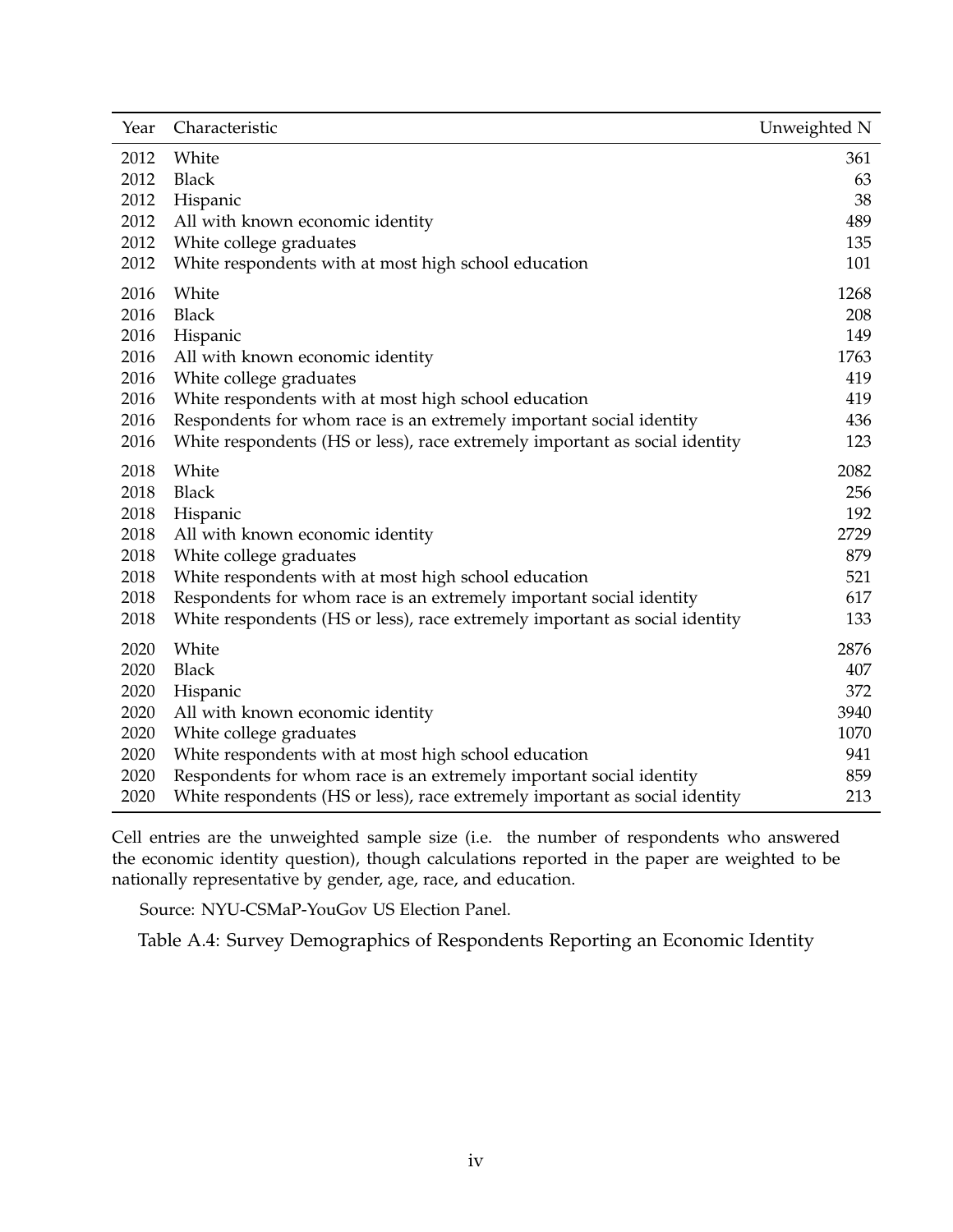|                                | All         | Less<br>Educated    |        |               |                  |
|--------------------------------|-------------|---------------------|--------|---------------|------------------|
|                                | Respondents | Whites <sup>a</sup> | Whites | <b>Blacks</b> | <b>Hispanics</b> |
| <b>Importance of Ethnicity</b> |             |                     |        |               |                  |
| to Social Identity             |             |                     |        |               |                  |
| 2016                           |             |                     |        |               |                  |
| Extremely important            | 42.6        | 50.5                | 43.0   | 44.9          | 48.6             |
| Very important                 | 22.6        | 10.1                | 20.7   | 20.9          | 28.6             |
| Moderately important           | 21.6        | 18.3                | 20.8   | 13.7          | 23.4             |
| A little important             | 17.6        | 8.2                 | 17.7   | 17.7          | 26.1             |
| Not important at all           | 12.6        | 11.6                | 11.9   | 7.7           | 23.1             |
| N                              | 1,745       | 415                 | 1,259  | 202           | 148              |
| 2018                           |             |                     |        |               |                  |
| Extremely important            | 38.0        | 39.3                | 36.1   | 50.3          | 31.0             |
| Very important                 | 35.0        | 27.7                | 31.6   | 33.7          | 34.6             |
| Moderately important           | 22.4        | 22.3                | 23.2   | 35.2          | 18.2             |
| A little important             | 15.1        | 17.6                | 13.9   | 22.1          | 27.7             |
| Not important at all           | 13.6        | 12.5                | 13.7   | 24.7          | 14.6             |
| N                              | 2,715       | 516                 | 2,069  | 256           | 192              |
| 2020                           |             |                     |        |               |                  |
| Extremely important            | 41.1        | 36.1                | 40.8   | 47.1          | 34.8             |
| Very important                 | 33.4        | 21.4                | 28.5   | 40.5          | 42.4             |
| Moderately important           | 23.2        | 29.5                | 25.4   | 22.0          | 15.1             |
| A little important             | 19.5        | 16.1                | 19.4   | 59.4          | 16.3             |
| Not important at all           | 17.5        | 15.3                | 17.5   | 30.4          | 21.8             |
| N                              | 3,915       | 932                 | 2,858  | 405           | 369              |

The row group identifies the importance of the respondent's own ethnicity to *social identity*, the column identifies the ethnicity and/or education level of respondents.

Each cell entry shows the weighted percentage of respondents in the row group, i.e., those with specific views of the importance of ethnicity to their social identity, thinking of their own ethnic group quite a bit or very much when evaluating economic fortunes of people like themselves (i.e., the percent of the column-row group having a strong sense of ethnic *economic identity*).

*<sup>a</sup>*Less educated whites refers to whites with a high school-degree or less.

Source: NYU-CSMaP-YouGov US Election Panel.

Table A.5: The Importance of Ethnicity to Economic Identity Based on the Importance of Ethnicity to Social Identity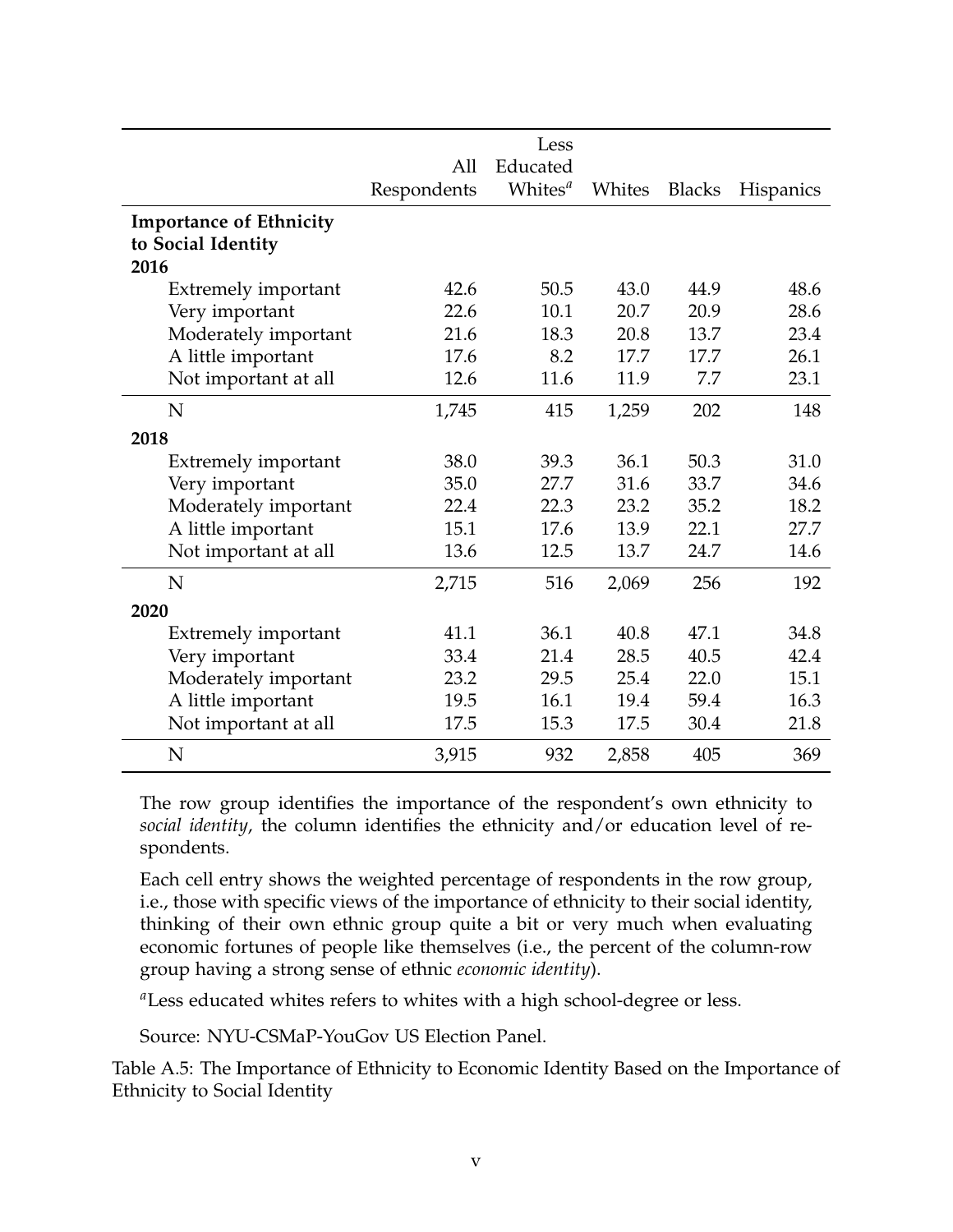| Social identity: Race      | All $(N)$ | All $(\% )$ | Whites (N) | Whites $(\%)$ | Blacks $(N)$   | Blacks $(\% )$ |
|----------------------------|-----------|-------------|------------|---------------|----------------|----------------|
| 2016                       |           |             |            |               |                |                |
| Extremely important        | 833       | 24.0        | 425        | 16.6          | 216            | 55.2           |
| Very important             | 547       | 15.8        | 343        | 13.4          | 89             | 22.8           |
| Moderately important       | 801       | 23.1        | 645        | 25.2          | 47             | 12.0           |
| A little important         | 425       | 12.3        | 372        | 14.5          | 16             | 4.1            |
| Not important at all       | 861       | 24.8        | 775        | 30.3          | 23             | 5.9            |
| 2018                       |           |             |            |               |                |                |
| <b>Extremely important</b> | 1252      | 22.6        | 637        | 14.9          | 322            | 63.0           |
| Very important             | 808       | 14.6        | 537        | 12.6          | 94             | 18.4           |
| Moderately important       | 1198      | 21.7        | 1001       | 23.5          | 54             | 10.6           |
| A little important         | 720       | 13.0        | 655        | 15.4          | 14             | 2.7            |
| Not important at all       | 1550      | 28.0        | 1432       | 33.6          | 27             | 5.3            |
| 2020                       |           |             |            |               |                |                |
| Extremely important        | 870       | 22.0        | 401        | 13.9          | 255            | 61.6           |
| Very important             | 586       | 14.8        | 331        | 11.5          | 92             | 22.2           |
| Moderately important       | 865       | 21.8        | 686        | 23.8          | 46             | 11.1           |
| A little important         | 458       | 11.6        | 402        | 13.9          | $\overline{4}$ | 1.0            |
| Not important at all       | 1180      | 29.8        | 1062       | 36.8          | 17             | 4.1            |

Cell entries are either counts, or percentages of a column group giving the rowanswer to the question 'How important is being (self-reported race) to your identity?'

Source: NYU-CSMaP-YouGov US Election Panel.

<span id="page-18-0"></span>Table A.6: Importance of Race to Social Identity.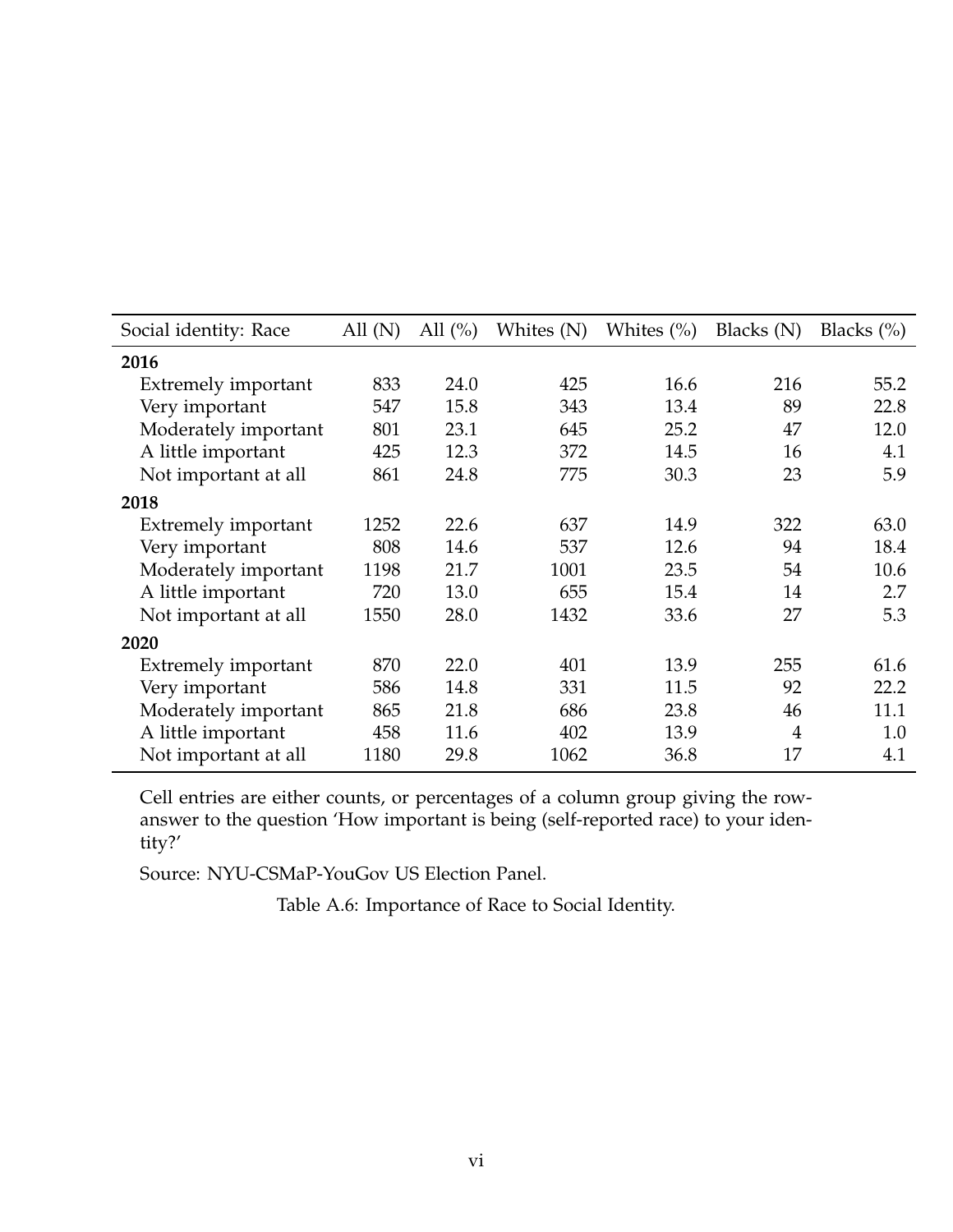| Year | Characteristic                                                         | N    |
|------|------------------------------------------------------------------------|------|
| 2016 | White                                                                  | 1259 |
| 2016 | <b>Black</b>                                                           | 202  |
| 2016 | Hispanic                                                               | 148  |
| 2016 | All with non-missing economic and social identity                      | 1745 |
| 2016 | White college graduates                                                | 418  |
| 2016 | White respondents with at most high school education                   | 415  |
| 2016 | Respondents for whom race is an extremely important social identity    | 436  |
| 2016 | White respondents (HS or less), race extremely imp. as social identity | 123  |
| 2018 | White                                                                  | 2069 |
| 2018 | <b>Black</b>                                                           | 256  |
| 2018 | Hispanic                                                               | 192  |
| 2018 | All with non-missing economic and social identity                      | 2715 |
| 2018 | White college graduates                                                | 876  |
| 2018 | White respondents with at most high school education                   | 516  |
| 2018 | Respondents for whom race is an extremely important social identity    | 617  |
| 2018 | White respondents (HS or less), race extremely imp. as social identity | 133  |
| 2020 | White                                                                  | 2858 |
| 2020 | <b>Black</b>                                                           | 405  |
| 2020 | Hispanic                                                               | 369  |
| 2020 | All with non-missing economic and social identity                      | 3915 |
| 2020 | White college graduates                                                | 1064 |
| 2020 | White respondents with at most high school education                   | 932  |
| 2020 | Respondents for whom race is an extremely important social identity    | 859  |
| 2020 | White respondents (HS or less), race extremely imp. as social identity | 213  |

Cell entries give the unweighted number of respondents who answered the economic identity question *and* the question on the importance of race to social identity (though calculations reported in the paper are weighted to be nationally representative by gender, age, race, and education).

<span id="page-19-0"></span>Source: NYU-CSMaP-YouGov US Election Panel.

Table A.7: Survey demographics of Respondents Reporting an Economic Identity and the Importance of Race to Social Identity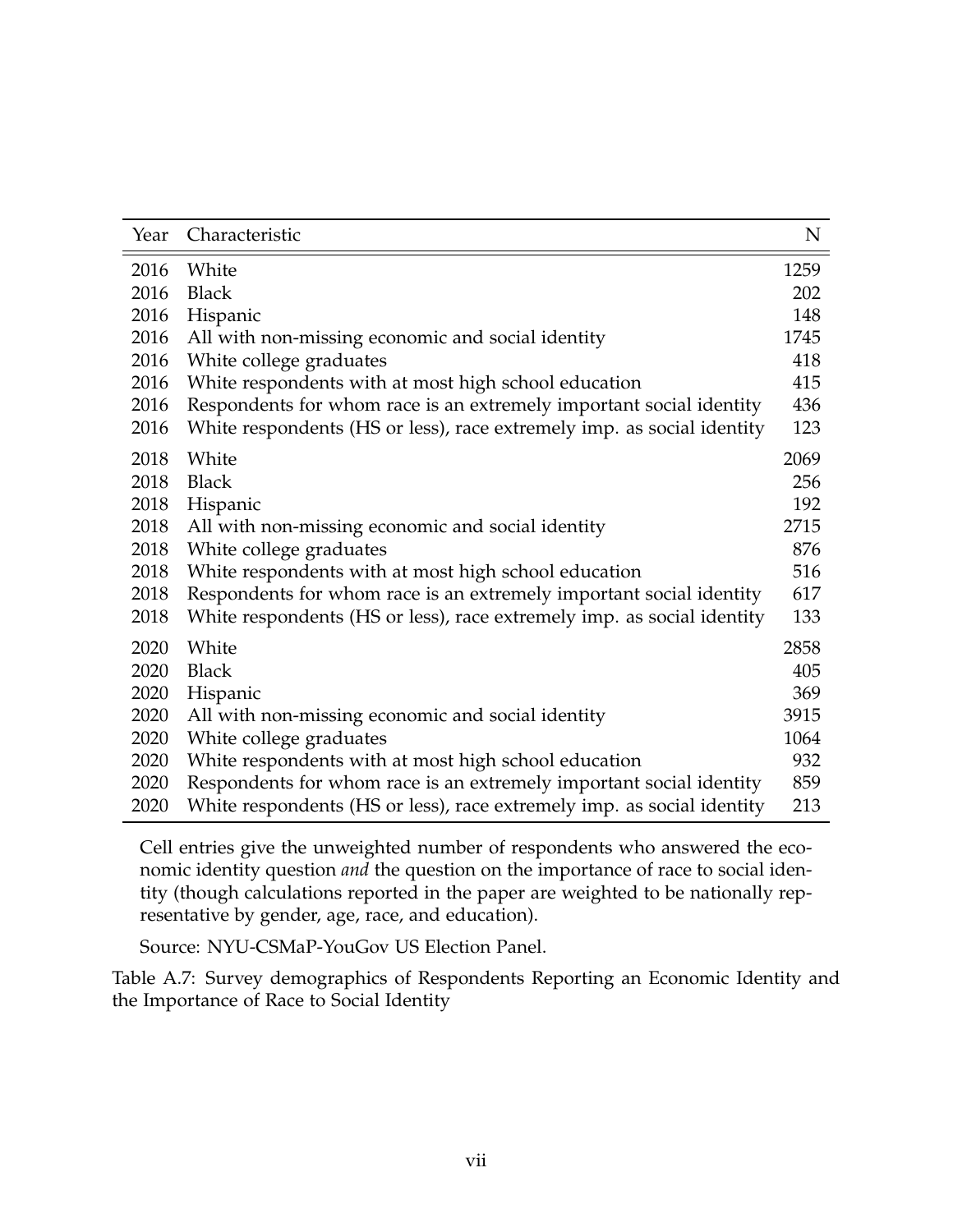|      |      | Year Whites Low Education Whites White college grads Blacks Hispanics |      |     |     |
|------|------|-----------------------------------------------------------------------|------|-----|-----|
| 2012 | 360  | 101                                                                   | 135  | 63  | 38  |
| 2016 | 971  | 320                                                                   | 337  | 140 | 108 |
| 2018 | 2078 | 520                                                                   | 876  | 255 | 192 |
| 2020 | 2858 | 930                                                                   | 1065 | 405 | 371 |

Cell entries are unweighted umber of respondents per category who provided group economic evaluations, and their economic group identity.

Source: 2012 CCES Survey; 2016-2020 NYU-CSMaP YouGov US Election Panel.

<span id="page-20-0"></span>Table A.8: Sample Size for Group Economic Evaluation and Economic Identity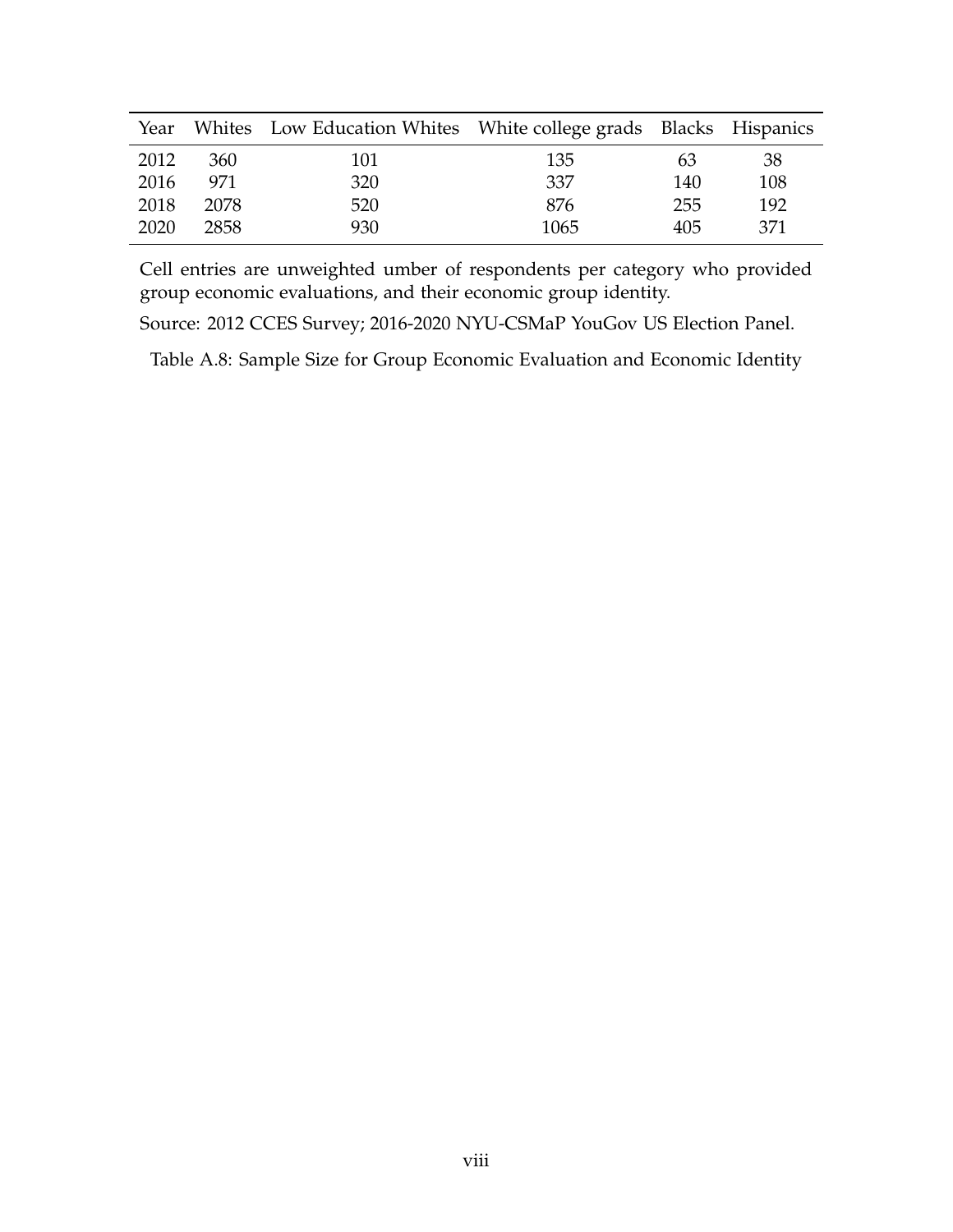## **Online Appendix - YouGov Survey Questions**

National Economy Retrospective

Would you say that OVER THE PAST YEAR the nation's economy has...

Gotten much better Gotten somewhat better Stayed about the same Gotten somewhat worse Gotten much worse Not sure

#### #####

Personal Finances Retrospective

Would you say that you (and the family members in your household) are better off or worse off financially than you were a year ago?

Better Worse Same

##### Group Finances Retrospective

Now thinking not of yourself (or your own family), but thinking of people like you, do you think that people like you are better off or worse off financially than they were a year ago?

Better Worse Same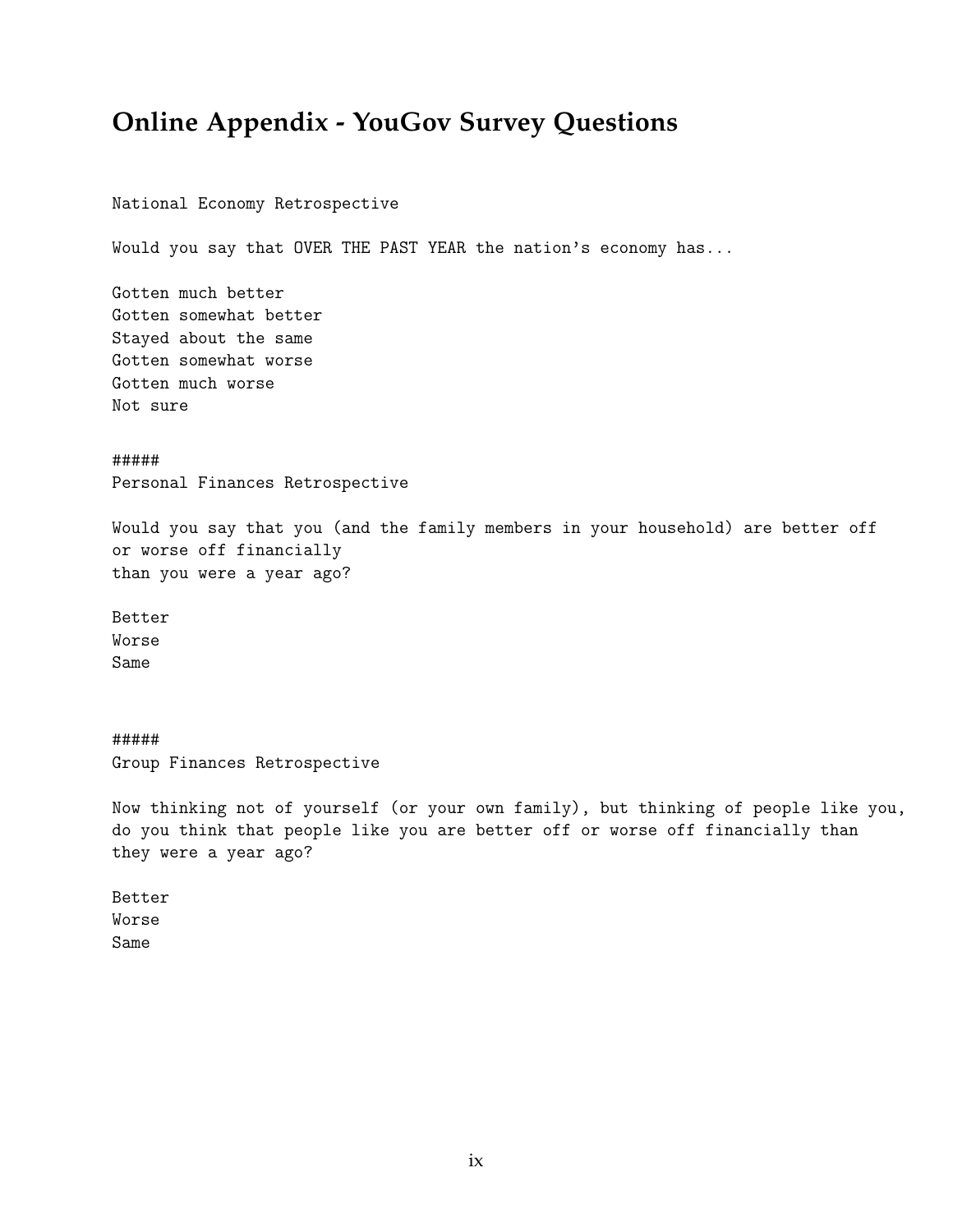##### Economic Identity

When you answered the last question, what kind of people were you thinking of? People who are like you in terms of:

ROWS

People with similar education to you People with similar income to you People in your neighborhood People in similar jobs People in your ethnic group People in your age group

COLUMNS

1 Not at all 2 A little bit 3 Somewhat 4 Quite a bit 5 Very much

##### Social Identity How important is (RESPONDENT'S RACE) to your identity? 1 Extremely important 2 Very important 3 Moderately important 4 A little important 5 Not important at all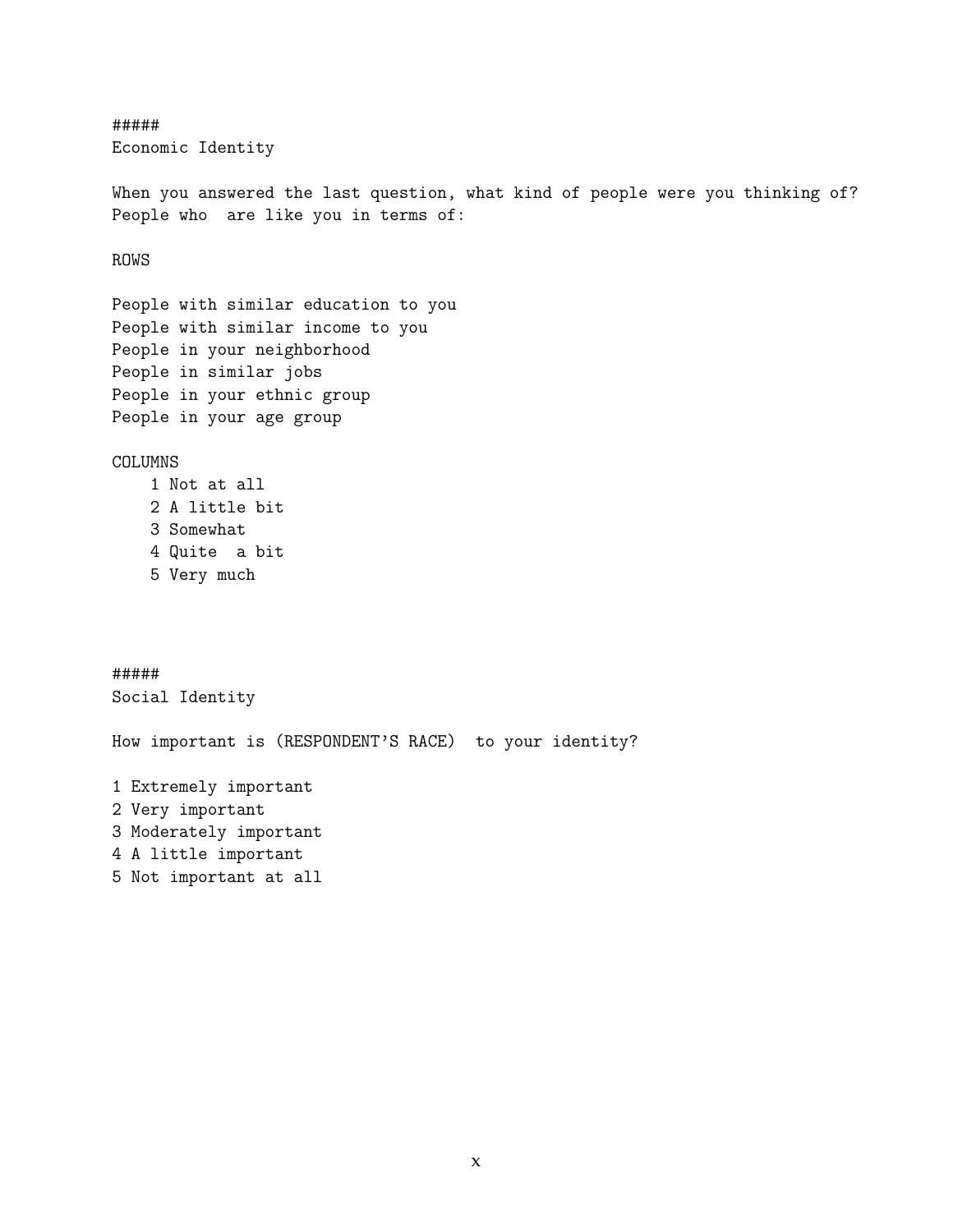##### Social Identity - Rank

People's overall "identity" is sometimes thought of as the combination of multiple different characteristics. Please rank these characteristics by placing each of them in the box in the order that they contribute to your identity. If there is a characteristic that doesn't contribute to your identity at all, don't move it to the box.

My race/ethnicity My career My partisan affiliation My gender My religious beliefs My ideology My sexual orientation

ANCHOR LEFT: Most important characteristic ANCHOR Right: Least important characteristic